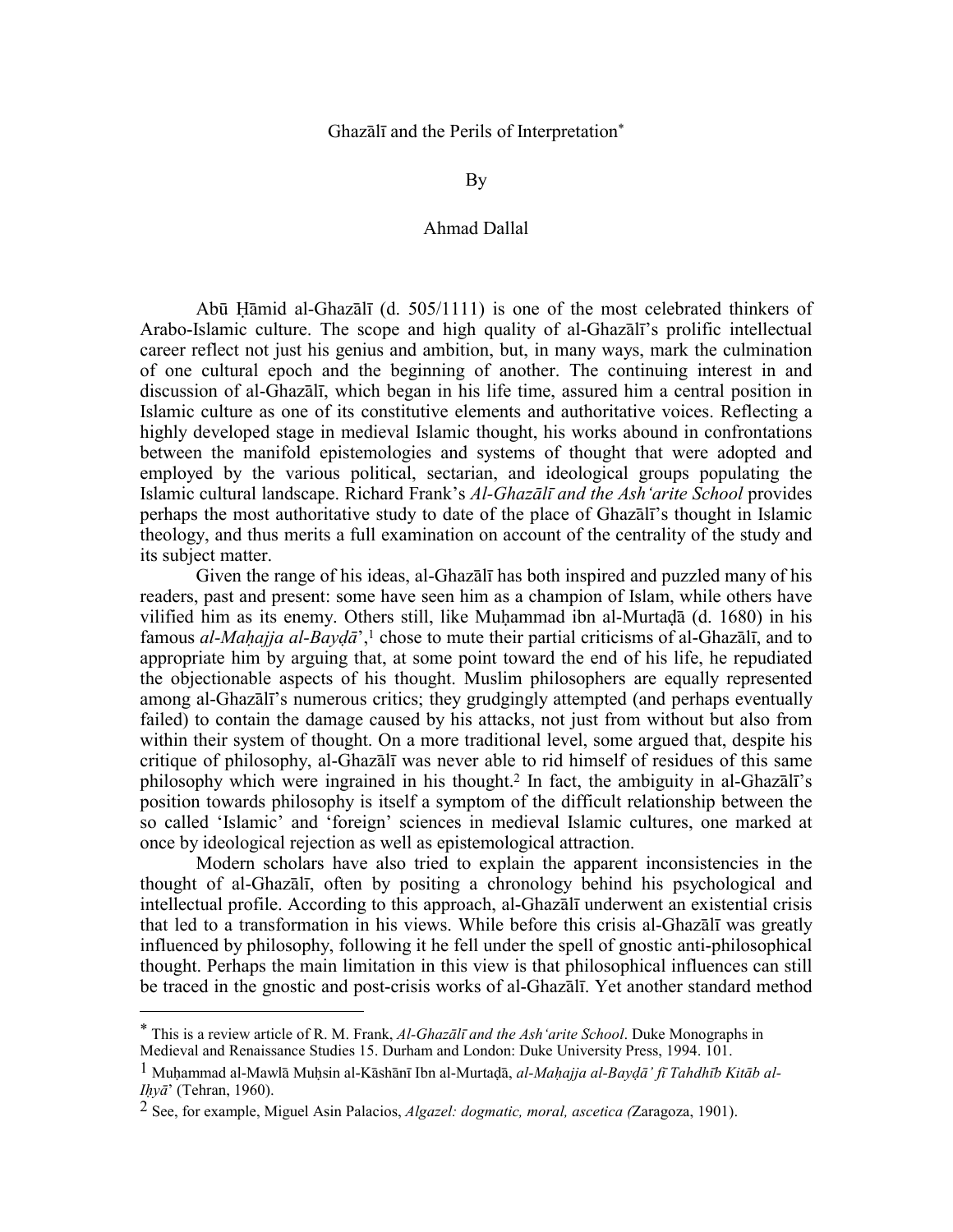for resolving inconsistencies in al-Ghazālī's thought has been to question the attribution of some of the problematic works to him.3

 Understandably, therefore, the various readings of the thought of al-Ghazālī, whether direct and expository or interpretative and reconstructive, have been able to cite evidence in their support. Reading al-Ghazālī is further complicated because it involves dealing with a whole cultural legacy with its numerous trends and schools. In a famous reference reflecting past and present difficulties in assessing the works of al-Ghazālī, Ibn Taymiyya says:4

... due to his intelligence and sincere quest, he [al-Ghazālī] became aware of the confusion in the method of the theologians and philosophers. God granted him comprehensive belief--as he says about himself--and he then hoped to explicate the totality [of his belief]. He found the views of the masters and the Sufis closer to the truth, and more worthy of confirmation than the views of the philosophers and the theologians.... Thus he believed that the explication of the totality [of belief] can be attained solely through this method [of the Sufis]. He had no other method available to him: the special, exalted prophetic path was blocked before him due to the little knowledge he had of it, and due to the obscurities he inherited from the philosophers and the theologians.... Because of this, he was often critical of these obstacles and the [related] method of knowledge. This, however, was only due to the [particular kind of] knowledge he adopted, which shielded him from the truth of the pursuit of the [prophetic] message. For this, in fact, is not knowledge; it is only philosophical and theological dogma....

 A group of people that recognized [al-Ghazālī's] virtues and religiosity denied the attribution of these books [ex. Bidāyat al-Hidāya and Al-Maḍnūn bihi 'alā Ghayri Ahlihi] to him.... Those, however, who are familiar with him and his circumstances know that these are all his own words because they are aware of the similarities between the various elements of his discourse. Moreover, he and people like him, as I said earlier, are restless and they do not adhere to one firm view, because they have such intelligence and craving [for knowledge] that they hope to discover the method of the elect....

 He was inclined to philosophy, but he presented it in the guise of Sufism and Islamic terminology. Because of this, Muslim scholars have responded to him, including the closest of his companions, Abū Bakr ibn al-'Arabī, who said: "our master Abū Ḥāmid entered the stomach of the philosophers, then when he wanted to come out he could not do so."

<sup>3</sup> M. Watt, for example, argues that since the contradiction between the third section of *Mishkāt al-Anwār* and the rest of the book, as well as al-Ghazālī's other books, amounts to real incompatibility, therefore, this section could not have been written by al-Ghazālī. See M. Watt, "A Forgery in al-Ghazālī's Mishkāt?" *Journal of the Royal Asiatic Society* (1949): 5-22. Also see Abū Ḥāmid al-Ghazālī, *Mishkāt al-Anwār*, ed. A. 'Afīfī (Cairo, 1964).

<sup>4</sup> Aḥmad Ibn Taymiyya, *Majmū' Fatāwā Shaykh al-Islām Aḥmad ibn Taymiyya*, ed. Muḥammad ibn Qāsim al-'§ṣimī al-Najdī al-Ḥanbalī, 37 vols. (Saudi Arabia, 1977), 4: 63-6.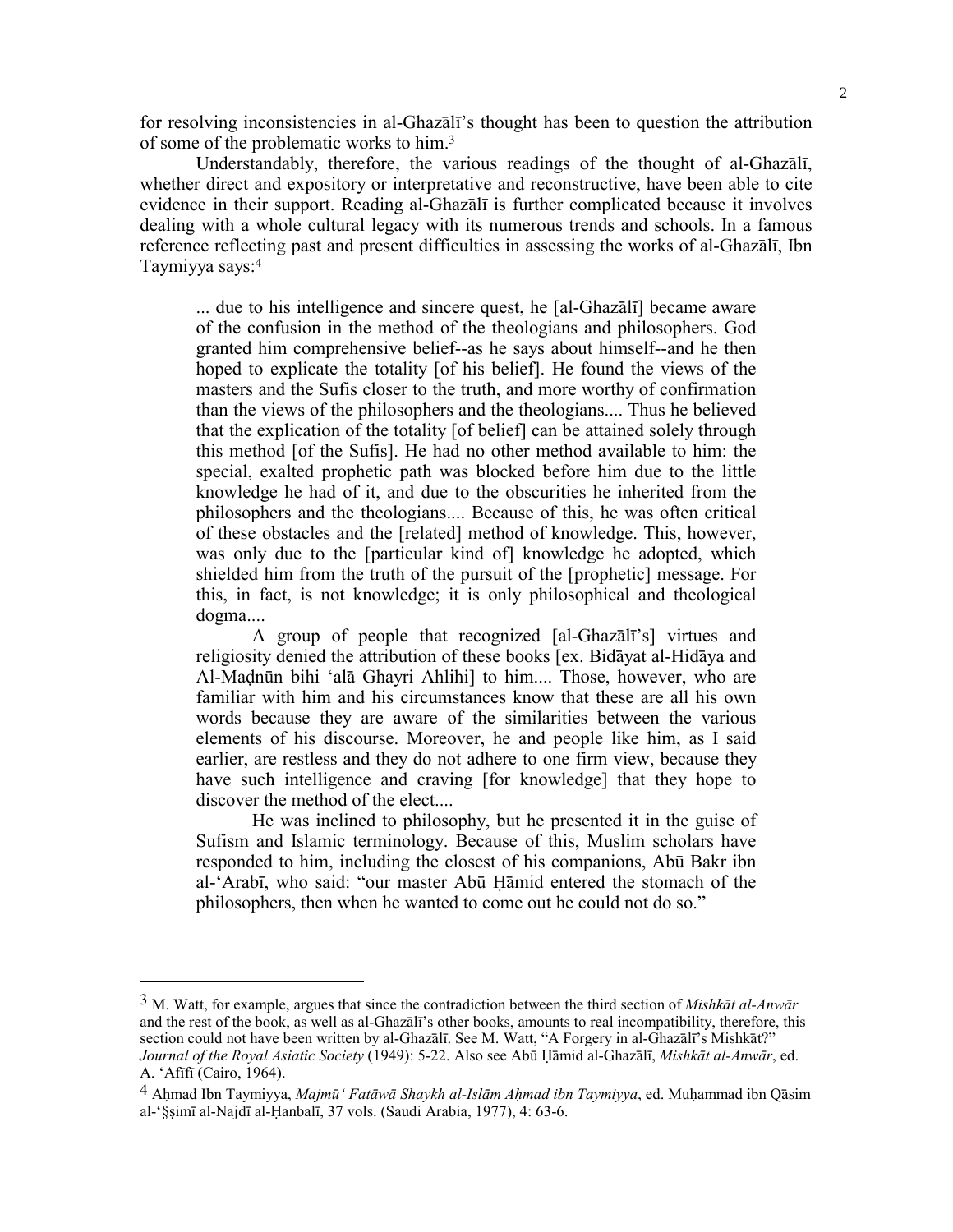Despite differences in style and judgment, the main points of the argument above bear a striking resemblance to the central thesis of Richard Frank's *Al-Ghazālī and the Ash'arite School*. Both agree that 1) despite his attacks on philosophers, al-Ghazālī was greatly influenced by philosophy; 2) that he was critical of traditional methods of acquiring knowledge, including those of the various religious sciences and theological schools; 3) that students of al-Ghazālī's works are often confused, and either deny the attribution of certain works to him, or else argue that there are inconsistencies in his writings; 4) that despite these ostensible inconsistencies, and although al-Ghazālī did not write a single coherent exposition of his own theological views, elements of his theology can be traced in his various works; and 5) that al-Ghazālī chose to conceal his real theological views by manipulating language, and by deliberately using traditional religious idiom to introduce his own unconventional ideas.

 To be sure, there are also differences between Ibn Taymiyya's assertions and Frank's analysis of the works of al-Ghazālī. Ibn Taymiyya, does not illustrate any of his allegations, and simply refers his reader to several books and authors who have written responses to al-Ghazālī. In contrast, Frank provides a readable, thorough, and systematic interpretation of al-Ghazālī's thought. The main difficulty in Frank's close readings is that his representations of al-Ghazālī's thought are often open to alternative interpretations. I will devote the remainder of this review to demonstrate this point, but before I continue it would be useful to outline Frank's methodology.

 Frank plows through the Ghazālian corpus, explores its various layers, and tries to establish the nature of the relationship between these layers. The result provides a detailed analysis of the thought of al-Ghazālī and its relation to the traditional teachings of the Ash'arite school. Although many of Frank's final conclusions are not new, what makes this book unique is the way in which he painstakingly reconstructed the thought of al-Ghazālī.

 Owing to the abstract nature of the subject, studies of theological and philosophical topics tend to be dry and difficult to follow. Yet in this book, Frank presents the material in a lucid and systematic manner, while managing to convey the complexity of the original debates and systems of thought, all fully informed by his intimate knowledge of the Islamic theological tradition in general and the Ash'arite tradition in particular.

 By working back and forth through them, rather than taking a strictly chronological approach in his analysis, Frank tries to discern a consistent system of thought underlying al-Ghazālī's texts. Grounding his interpretations in close textual readings, he examines and reinterprets many texts by al-Ghazālī. He then uses his renditions of these texts to reconstruct al-Ghazālī's whole system of thought. His focus, therefore, is on al-Ghazālī's intentions as revealed in reconstituted texts, and not on any preconceived notions of what these intentions may be. Moreover, Frank (87) argues that "...one should not try to separate his [al-Ghazālī's] work (or parts of his works) into esoteric and exoteric, as if some were addressed to the religious scholars at large and others, containing his "real position" to some elite fraternity. His works are, rather, to be viewed together as the essentially consistent, albeit rhetorically modulated, address to his fellow Shāfi'is and to the 'ulama at large."5 In only one instance, Frank (91) maintains

 $<sup>5</sup>$  In the above mentioned article, Watt similarly dismisses the notion that contradictions between various</sup> parts of al-Ghazālī's works can be explained by dividing them into esoteric and exoteric, or by arguing that certain esoteric writings are exclusively addressed to the intellectual elite. Unlike Watt, however, Frank does not consider the possibility that certain works are falsely attributed to al-Ghazālī, and argues instead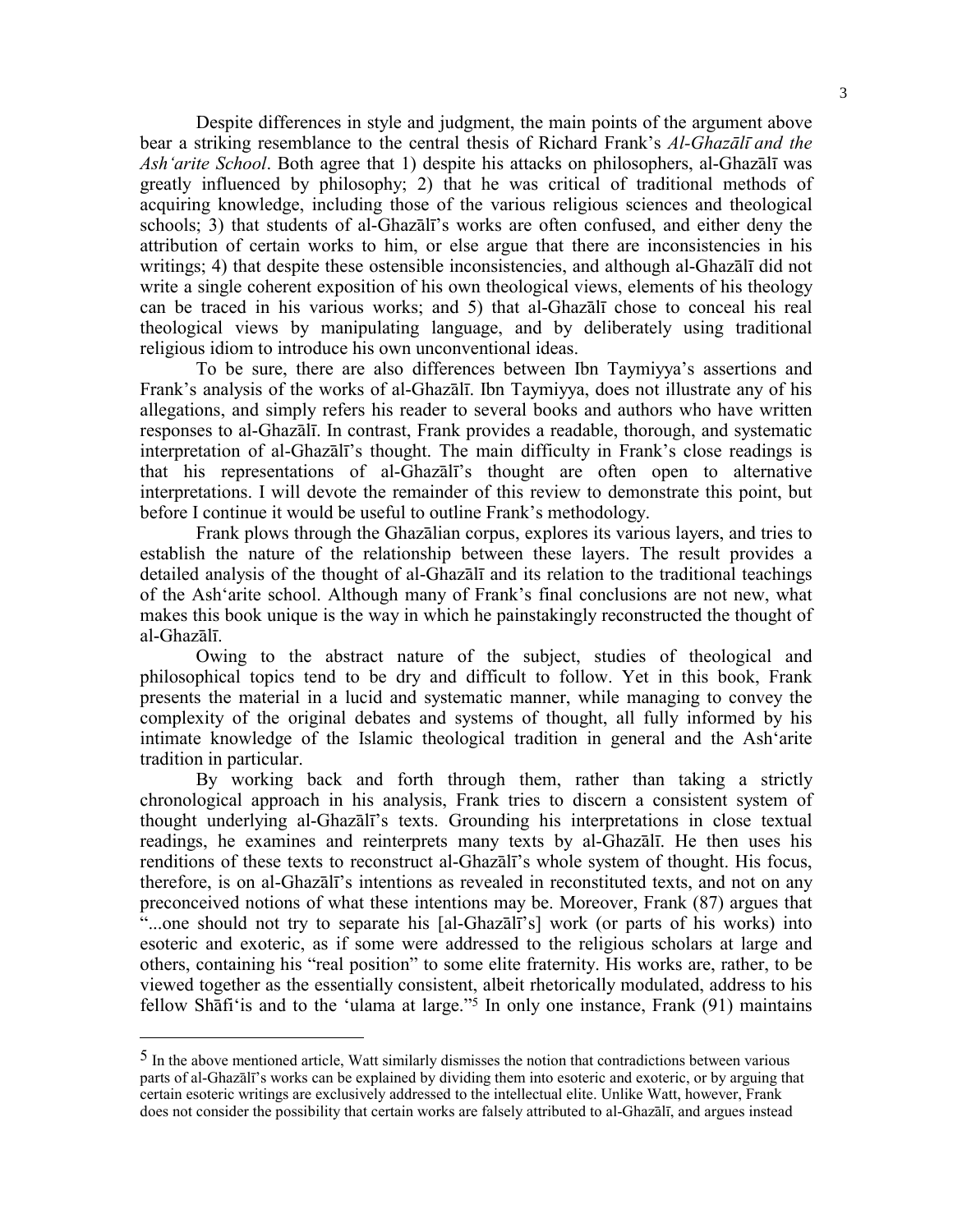that "al-Ghazālī seems manifestly to deny what he in fact believes." He adds, however, that this is an exception, the rule being that al-Ghazālī generally tends not to say things he does not believe in. According to Frank, therefore, al-Ghazālī's texts may not be interpreted under the assumption that they mean the opposite of what they say. However, al-Ghazālī's work may be "rhetorically modulated," and the meanings Frank assigns to the texts, or what he considers to be intentional ambivalence on the part of al-Ghazālī, are often based on his estimation of the intended audience of the particular work under examination.

## Al-Ghazālī's "higher theology" vs. traditional Ash'arite theology:

Frank (100-101) attributes the impression that some have of "gross inconsistency" in al-Ghazālī's works to the interplay of several factors including: 1) the fact that "al-Ghazālī never composed a complete systematic summary of his theology in formally conceptual terms"; 2) that his theology is "rather superficial; the general structure is there, but in a number of places seems incomplete"; and 3) that al-Ghazālī associated himself with the Ash'arite school "with regards to teaching and instruction of religious doctrine on a general or elementary level." Elsewhere (99) Frank attributes this association to al-Ghazālī's professional interests and "training under Juwaynī and... his position in the Niẓāmiyya...." 4) Finally, according to Frank, the impression of inconsistency is due to the fact that, despite his formal association with the Ash'arite school, al-Ghazālī did not hold the "traditional doctrine of the school as his own, personal *madhhab*...."

 According to Frank, al-Ghazālī was consistent in his reserved attitude towards, and eventually outright alienation from the Ash'arite school, and in "deplor[ing] the theoretical worthlessness of ordinary *kalām*" (98). Al-Ghazālī's alienation, according to Frank, finds its clearest expression in his later works, such as the *Fayṣal*6 and the *Iljām*.7 Frank also argues (87) that "Where he [al-Ghazālī] presents his thought in unambiguous conceptual terms, the basic character and structure of the system is clear to see...," although (Frank, 92) al-Ghazālī's language "lacks precision," and after piecing together different elements from his various texts "the view often remains only that of the general sense of what he thinks, while important aspects of the matter remain unexplained."

 In fact, al-Ghazālī proves to be consistent in a number of ways which are, perhaps, more significant than those emphasized by Frank. Before taking up the issue of al-Ghazālī's attitude towards traditional Ash'arism, however, it may be useful to mention one particular instance of such consistency: al-Ghazālī's charge that the philosophers are guilty of unbelief on account of their doctrine of the eternity of the world, their denial of bodily resurrection, and their assertion that God's knowledge does not encompass particulars. In most of his works, including those which, according to Frank, mark al-Ghazālī's alienation from traditional Ash'arism, as well as a high level of borrowing from philosophical doctrine, al-Ghazālī either reiterates his main criticisms of philosophy listed above (*Fayṣal*, 191-2), or explicitly refers his reader to his standard attack on philosophy in the *Tahāfut al-Falāsifa*<sup>8</sup> (for example *Mi'yār*,<sup>9</sup> 191; *Mihakk*,<sup>10</sup> 61; *Mustasfā*,<sup>11</sup> 45-6).

that, in general, the noted contradictions in the works of al-Ghazālī are apparent (at the level of language) and are not real.

<sup>6</sup> Abū Ḥāmid al-Ghazālī, *Fayṣal al-Tafriqa bayn al-Islām wal-Zandaqa*, ed. S. Dunyā (Cairo, 1961).

<sup>7</sup> Abū Ḥāmid al-Ghazālī, *Iljām al-'Awām 'an 'Ilm al-kalām*, ed. M. Baghdādī (Beirut, 1985).

<sup>8</sup> Abū Ḥāmid al-Ghazālī, *Tahāfut al-Falāsifa*, ed. M. Bouyges (Beirut, 1982).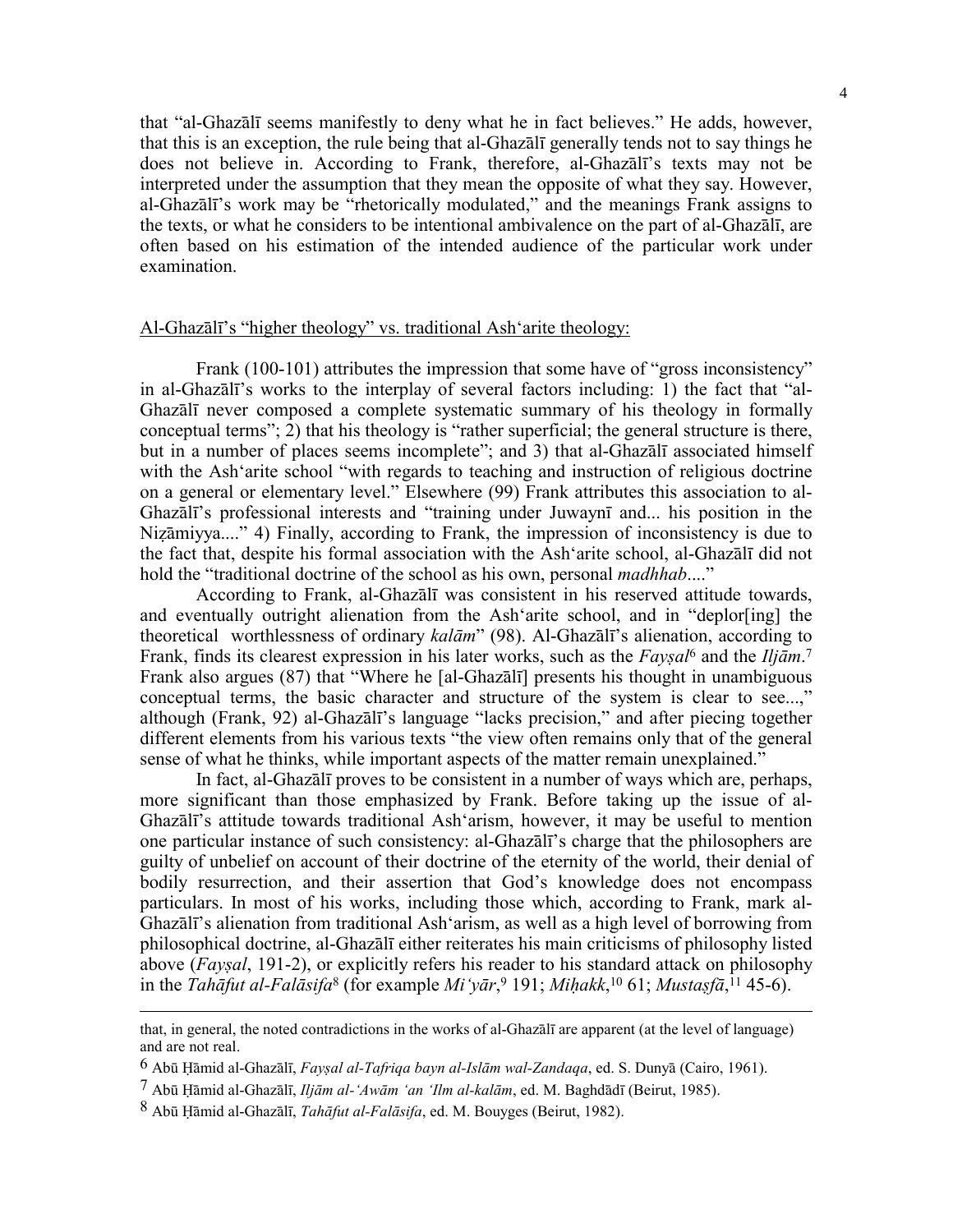Frank argues that the traditional Ash'arite view of *kalām* is that it is a "rational metaphysics" (5), "the universal religious science" (9) that "proves the basic articles of Muslim religious belief without formal appeal to... religious belief as such" (5). Al-Ghazālī's view of *kalām*, on the other hand, is ambivalent; not only do the school theologians focus almost exclusively on disputation, but also the reasoning of *kalām* itself is "merely dialectical" (Frank, 16), and it "cannot yield true intellectual insight or knowledge of the essential natures of things as they really are in themselves" (Frank, 17). Later, Frank's initial references to ambivalence become more conclusive, as he asserts that "al-Ghazālī's basic theological system is fundamentally incompatible with the traditional teaching of the Ash'arite school" (87), and that al-Ghazālī "deplores the theoretical worthlessness of ordinary *kalām*--its inherent failure to grasp the 'true natures of things'" (98). This is not to say that al-Ghazālī, according to Frank, did not associate with traditional Ash'arism, but his association was purely formal. Al-Ghazālī thus "needed to demonstrate his formal bond to the Ash'arite school in terms that would not conflict with his private or interior *madhhab*" (99). To do this, Frank argues, al-Ghazālī resorted to "rhetorical maneuvers" (18) and linguistic acrobatics as he sought to "mute, reconcile, rationalize, or override" his conflict with fellow Ash'arites (xi). He tried to "bring his own metaphysics... into some kind of positive relationship with the traditional teaching of the Ash'arite school. Since the two are fundamentally incompatible, one of the things he did was to attempt a kind of harmonization at the level of language" (88). In other words, according to Frank, al-Ghazālī used traditional Ash'arite language to express ideas that are incompatible with traditional Ash'arite doctrine.

 Frank maintains that the level of ambivalence in the works of al-Ghazālī differs according to the purpose of the book and the specific context of its writing. As a general rule, al-Ghazālī tends to be more explicit in expressing his own metaphysical views, and in using a language that does not conform with the traditional Ash'arite idiom, in works written towards the end of his career. The *Mi'yār*, *Miḥakk*, *Maqṣad*, <sup>12</sup> *Iḥya*',13 *Jawāhir*,14 *Mishkāt*, *Arba'īn*, <sup>15</sup> *Qisṭās*,16 *Mustaṣfā*, and *Iljām* are all works that are not "consistent with traditional Ash'arite *kalām* either in language and conception or in theoretical assumptions and constructs...." (29, also 100).

The *Iqtis* $\bar{a}d^{17}$  (and, to a lesser extent the *Qudsiyya*<sup>18</sup> Frank, chapter 3) is 'formally' an Ash'arite work where, according to Frank, al-Ghazālī's ambivalence is illustrated. This book is meant to be a traditional summary manual and, because of that, it uses traditional Ash'arite language. It is directed to the simple minds of "average

<sup>9</sup> Abū Ḥāmid al-Ghazālī, *Mi'yār al-'Ilm*, ed. S. Dunyā (Cairo: 1961).

<sup>10</sup> Abū Ḥāmid al-Ghazālī, *Miḥakk al-Naẓar*, ed. M. B. al-Na'sānī (Beirut, 1966).

<sup>11</sup> Abū Ḥāmid al-Ghazālī, *Al-Mustaṣfā min 'Ilm al-Uṣūl*, 2 vols. (Būlāq, 1322 A.H).

<sup>12</sup> Abū Hāmid al-Ghazālī, Al-Maqsad al-Asnā fī Sharh Ma'ānī Asmā' Allāh al-Husnā, ed. Fadlou A. Shehadi (Beirut, 1986).

<sup>13</sup> Abū Ḥāmid al-Ghazālī, *Iḥyā' 'Ulūm al-Dīn*, 4 vols. (Beirut, 1982).

<sup>14</sup> Abū Ḥāmid al-Ghazālī, *Jawāhir al-Qur'ān* (Beirut, 1977).

<sup>15</sup> Abū Ḥāmid al-Ghazālī, *Al-Arba'īn fī Uṣūl al-Dīn*, (Cairo, 1925).

<sup>16</sup> Abū Ḥāmid al-Ghazālī, *Al-Qisṭās al-Mustaqīm*, ed. Victor Shalḥat (Beirut, 1983).

<sup>17</sup> Abū Ḥāmid al-Ghazālī, *Al-Iqtiṣād fī al-I'tiqād*, ed. I. A. Cubukcu and H Atay (Ankara, 1962).

<sup>18</sup> Abū Ḥāmid al-Ghazālī, *Al-Risāla al-Qudsiyya*, ed. A. L. Tibawi, *in The Islamic Quarterly* 9.3-4 (1965): 79-94.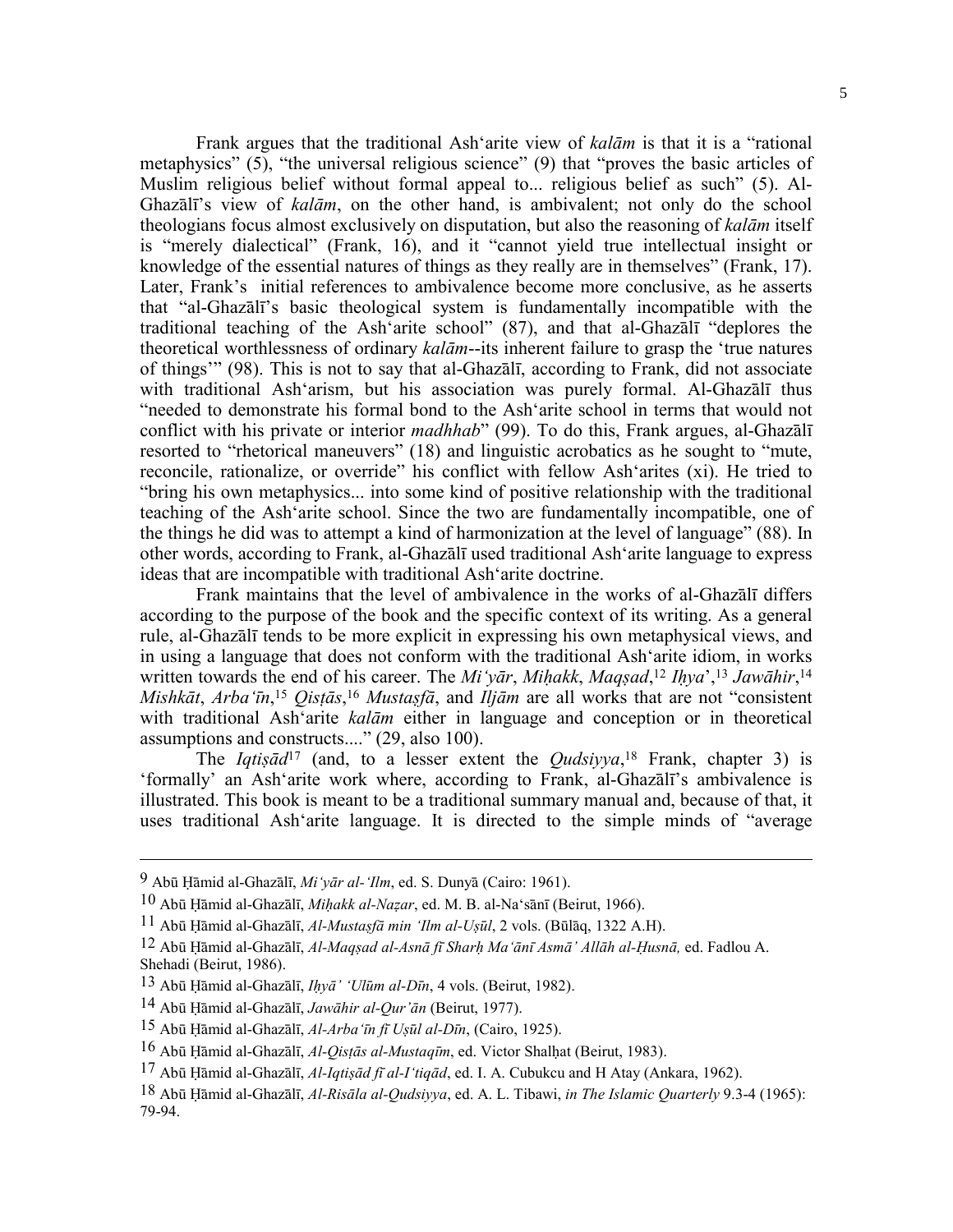religious scholars," and is not a work of "higher speculative theology" (30-31). The book does not consider the world as a system, but "only as it is God's making" (36). For this reason, al-Ghazālī does not elaborate his cosmology or his full theological doctrine in the *Iqtis* $\bar{a}$ *d*, although he makes subtle references to both. Frank adds, however, that in this book al-Ghazālī intentionally avoids saying anything that would contradict his "higher theology" (which is never stated but only hinted at by al-Ghazālī and reconstructed by Frank). Moreover, Frank maintains (29-30), the arguments and explanations of the *Iqtiṣād* are significantly different from those of traditional Ash'arism; in a few cases al-Ghazālī explicitly rejects Ash'arite doctrine, while in other cases he deliberately uses vague language in order to give the impression that he is in conformity with the Ash'arites (18). In contrast to this attitude toward traditional Ash'arism, Frank adds, al-Ghazālī makes "frequent, though irregular, use of Avicenna's vocabulary." Frank thus concludes that the *Iqtiṣād* can be properly understood only in light of other clearer works by al-Ghazālī.

 Frank typically engages in intricate analysis of words and sentences to demonstrate al-Ghazālī's ambivalence and close affinity to the Mu'tazila on a number of theological points. For example, Frank maintains (36) that al-Ghazālī ends up being "much closer" to the Mu'tazila than the Ash'arites when he holds that (a) "ethical imperatives can be fully rationalized, and (b) ethical necessity... is a kind of natural necessity, being founded on the obligation to avoid harm to one's self." To illustrate this point of "natural necessity," Frank goes on to say that al-Ghazālī "in fact holds that God necessarily creates what he creates and can have created no other universe. This is indicated in the statement (*Iqtiṣād*, 43,3), "'*al-qadīm*' [the eternal, a description unique to God] is an expression for that which exists necessarily in all its aspects" (*mā huwa wājibu l-wujūdi fī jamī'i jihātihī*)."

 The above quote from al-Ghazālī is a stark example of the central problematic in Frank's book. His interpretations of various texts by al-Ghazālī are not conclusive. In fact, when read in their immediate textual context, most of Frank's interpretations seem improbable. For example, the last quote is taken from a section in the *Iqtiṣād* in which al-Ghazālī denies that God is "spatially located," and asserts that "God is not in any one of the six directions," (39). So al-Ghazālī in the above quotation discusses "directions" and "spatial locations" not "aspects." In fact, the Arabic translated by Frank is slightly misquoted, for the original reads "that which exists necessarily in all directions" (*mā* huwa wājibu l-wujūdi min [not fī] jamī'i al-jihāt [not jihātihī]) (Iqtisād, 43,3). If there is any doubt as to what al-Ghazālī means by *jihāt*, it is immediately clarified as he moves on to say (*Iqtiṣād*, 43,4): "If someone says that only God is characterized by the direction of above, we say...."

 The above problem of interpretation is recurrent throughout Frank's analysis not just of the *Iqtiṣād*, but other works by al-Ghazālī as well. Other examples dealing with al-Ghazālī's discussion of causality in the *Iqtiṣād* are quoted by Frank, and these and others will be discussed in the following sections. In concluding this section, however, two points need to be made: First, that although al-Ghazālī shapes the arguments in his various books with particular audiences in mind, this does not necessarily mean that he devises deliberate stratagems to elude traditional theologians or to cover up his "real" philosophical inclinations. Second, the priorities of the Ash'arite ideological program had undergone significant changes between the time of the founder of the school and al-Ghazālī's time. It is quite possible that al-Ghazālī adhered faithfully to the general outlines of this program, namely to provide theoretical ammunition for battling the Ismā'īli Bāṭiniyya and, to a lesser extent, the philosophers, even if he uses some of the tools of the philosophers, or even, as some would argue, the Ismā'īlis. At any rate, there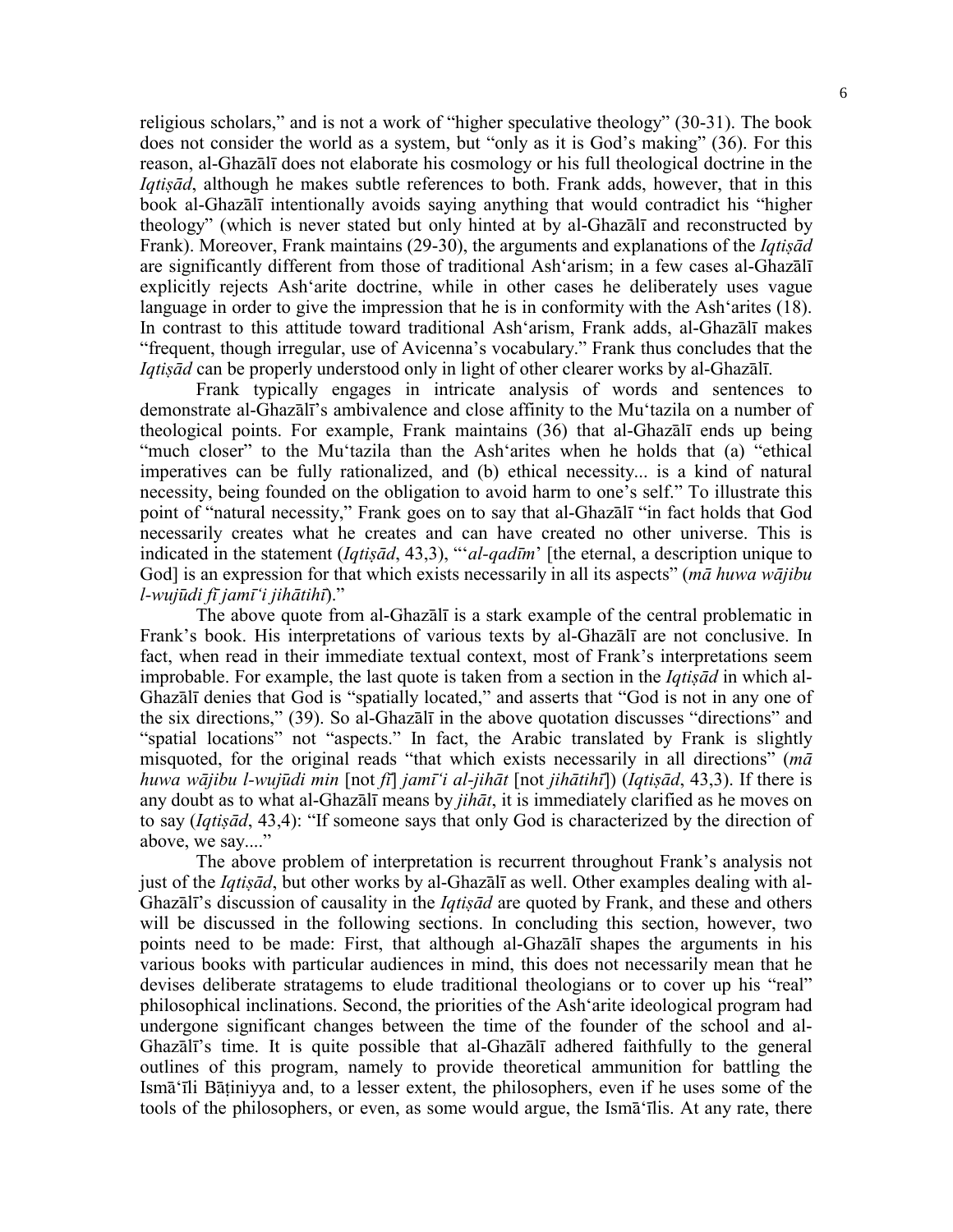may still be great value in the now old and frequently made argument that al-Ghazālī agreed with the conclusions of the theologians but did not approve of their methods, and opposed the conclusions of the philosophers while subscribing to their methods of demonstration.

 Frank argues that al-Ghazālī has his own notion of *kalām* as "extended metaphysics" that is quite different from traditional Ash'arite *kalām*. Like the earlier *kalām* of the Mu'tazila, al-Ghazālī's metaphysics constitutes a universal, higher religious science that is the basis of all other particular sciences. This science is the "measure of the truth of any and all theological propositions" (11). Furthermore, al-Ghazālī maintains that "knowledge of the essential natures of things as they really are in themselves" is achievable through demonstrative proof (*burhān*), "carried out on premises which are founded in one of five sources," all of which are taken from Ibn Sīnā (Frank, 17). Thus while al-Ghazālī opposes the conceptual and analytical tradition of *kalām*, he is in favor of a metaphysics based on philosophy.

 As he does throughout this book, Frank goes through a meticulous analysis of various quotes in order to reconstruct al-Ghazālī's higher theology and his real views on philosophy. Here too, however, Frank's interpretations are problematic and inconclusive. For example, on the notion that al-Ghazālī believes in a higher theology, Frank maintains (8) that "al-Ghazālī speaks of having insight into the truth 'by means of speculative reasoning, rational inquiry and the correct elaboration of logical demonstration'" (*kashfu dhālika... bi l-naẓari wa l-baḥthi wa-taḥrīri l-'adillah*) (*Iḥyā*', I, 15, 12f.). Now, although al-Ghazālī speaks elsewhere of speculative reasoning and demonstration as the highest form of several ways of achieving certain knowledge (for example, *Iljām*, 111-2), the immediate textual context of the above *Iḥyā*' statement by al-Ghazālī precludes Frank's interpretation. The full quotation of al-Ghazālī reads: "the first thing that is obligatory on a legal major (*bāligh*) is to learn the two professions of faith and to understand their meaning... and it is not obligatory on him to achieve the exposition of this [knowledge] to himself by means of speculative reasoning, investigation, or the exact formulation of demonstrative proofs." (*wa laysa yajibu 'alayhi an yuḥaṣṣila kashfa dhālika li nafsihi bilnaẓari wal-baḥthi wa taḥrīri l-adilla*)."

 In a more pertinent example used to illustrate al-Ghazālī's belief in the ultimate authority of his kind of *kalām*, Frank (8) says: "Classifying religious sciences in *Mustaṣfā*, al-Ghazālī says that *kalām* is the one that is universal (*al-'ilmu l-kulliyyu mina l-'ulūmi l-dīniyyah*) (5, 9)... and [it] ultimately demonstrates the basic truths of the revelation and establishes the principles of the other religious sciences." If, however, we continue to read al-Ghazālī we end up with a different interpretation than the one provided by Frank. Immediately at the point where Frank stops quoting, al-Ghazālī goes on to say that *kalām*

[D]istinguishes between the possible, the necessary and the impossible in regard to Him [God]; it then illustrates that the principle of action (*aṣl alfi'l*) is possible to Him; that the making of the world is possible; that since it [the world] is possible then it needs a maker (*muḥdith*); that the sending of prophets is among His possible actions and that He is capable of it and of illustrating their truth through miracles; that this possible [act] is in fact an actual reality. At this point the speculation of the theologian terminates, and the disposition of the intellect ends ('*inda hādha yanqaṭi'u kalāmu lmutakallimi wa yantahi taṣarrufu l-'aql*). Indeed, the intellect only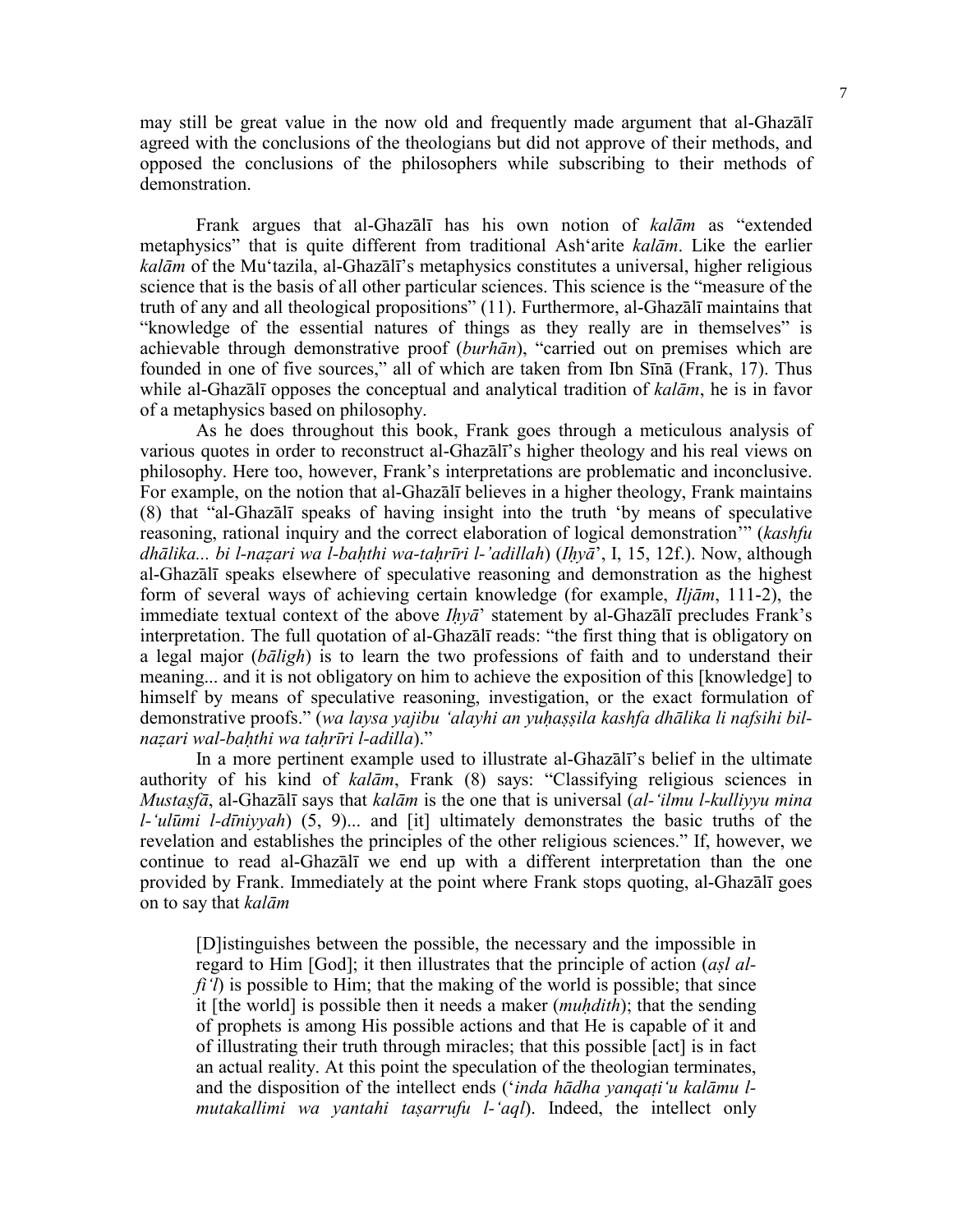demonstrates the veracity of the prophet. It then absolves itself and it concedes that it accepts what it receives from the prophet regarding God and the hereafter. These are things that the intellect neither perceives independently, nor does it deem them logically impossible; for it is possible that the law (*shar*') informs of things that the intellect is incapable of perceiving independently (when left to its own means).

Frank's interpretation of the above quotation fails to note that when al-Ghazālī refers to *kalām* as *al-'ilm kullī* he does not mean that it is the highest form of knowledge, but simply that it is the starting point of all sciences, a stratum which all the sciences share; not a theology but a simple tool. More importantly, rather than ascribing the highest of authorities to his own brand of *kalām*, al-Ghazālī uses a rational argument to assert the limited authority of reason in religious matters.

 Proceeding to delineate the distinction that al-Ghazālī makes between his higher theology and traditional *kalām*, Frank (21-2) maintains that "[t]hough his language may vary according to context, al-Ghazālī's intention remains constant." School *kalām* is for "simple people, while the 'balance' of truly demonstrative reasoning, which gives 'genuine insight into the true realities of things,' is for the intellectual elite (*Qisṭās*, 79f.) who are capable of a higher theology which he refers to consistently as ''*ilm almukāshafah*'." Here too, Frank's interpretation does not conform with the general context of the *Qisṭās*. In defining what he means by the word "balance," al-Ghazālī says (*Qisṭās*, 50-1): "One who weighs gold with a balance can weigh with it silver and other precious stones, because the balance identifies its quantity not in so much that it is gold, but because it is a quantity." Thus, in contrast with Frank's interpretation, al-Ghazālī's "balance" is a neutral tool, an instrument, which provides information about quantities not essences, and which is needed for all sciences (religious or secular) (*Qisṭās*, 82, also *Mustaṣfā*, 10). Needless to say, an instrument of knowledge does not in itself constitute a theology or a cosmology.

 The contention that al-Ghazālī adopts a cosmology, which is derived from the cosmological systems of the philosophers, is central to Frank's argument. He argues (22- 23) that in the *Iḥyā'* (20f.) al-Ghazālī considers as part of the religious sciences "the science of the states of the soul and its moral characteristics, good and bad." Under these religious sciences al-Ghazālī includes *'ilm al-mu'āmala* and *'ilm al-mukāshafa*, the former being the "higher ethical science," while the later is "a higher theology that embraces the knowledge of the celestial realm, its governance of the material, sublunary world and its role in accomplishing the perfection of the human soul; he [al-Ghazālī] says that it is "the science of what is hidden and this is the ultimate of the sciences." Frank then quotes a long paragraph from the *Iḥyā'* in which al-Ghazālī defines what he means by *'ilm al-mukāshafa*. This quote from al-Ghazālī again illustrates the problematic and inconclusive nature of Frank's interpretations. I will thus reproduce Frank's translation; in places where the difference significantly affects the general sense of the quoted paragraph, I will provide in square brackets my own translations, as well as translations of omitted sections. Al-Ghazālī says (*Iḥyā'*, 20f.) that *'ilm al-mukāshafa* is

an expression that refers to a light that appears in the soul when it is cleansed and purified of its bad characteristics (*ṣifātuhā l-madhmūmah*) and from this light many things are revealed (*yankashif*)... to the point that one achieves the true knowledge (*ma'rifah*) of God's being and of His enduring and perfect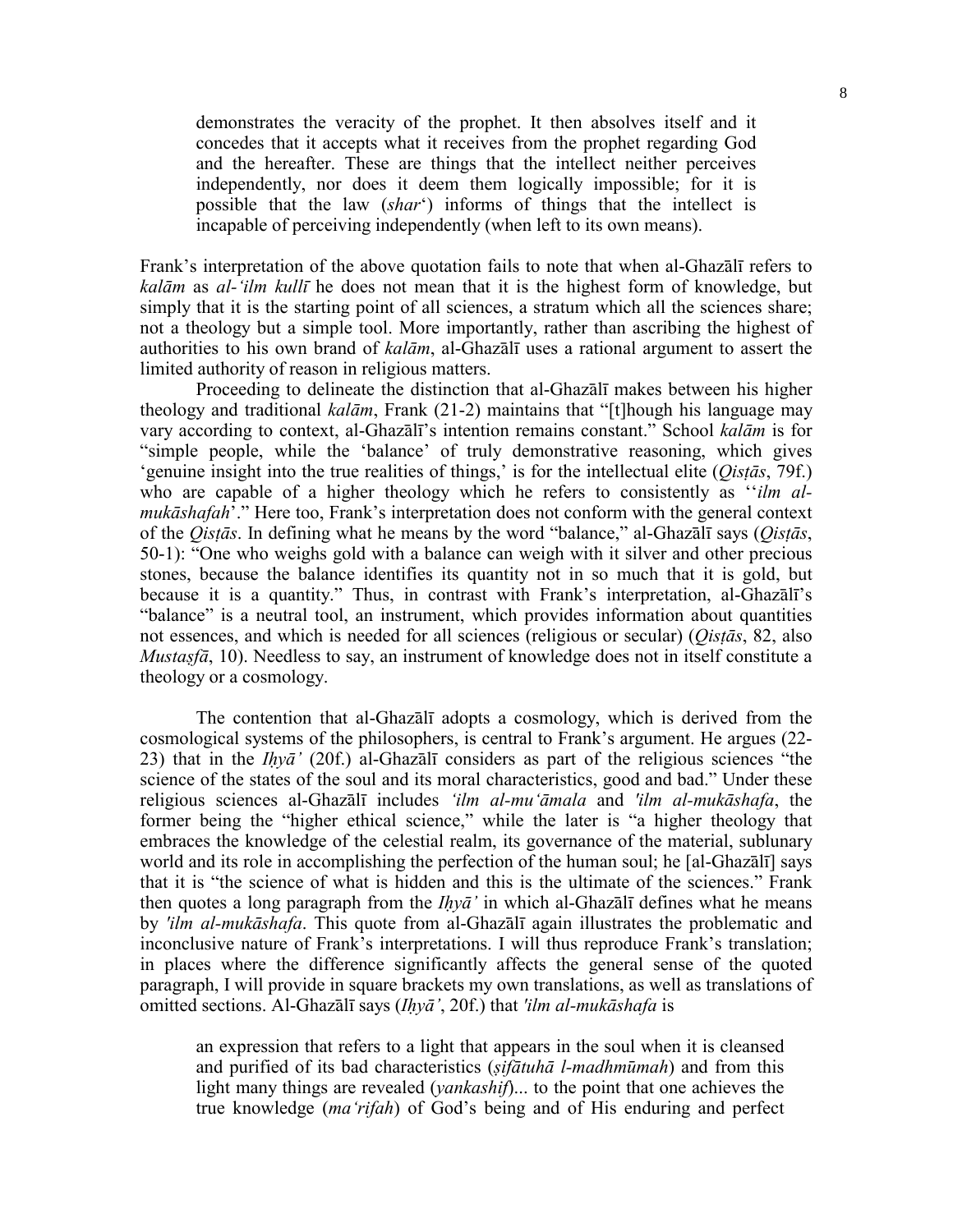attributes and His judgment in creating this world and the next world and the way that He ordered the next world to this world [and the knowledge of the meaning of prophethood and prophet, and the meaning of revelation, and the meaning of Satan] and the knowledge (*ma'rifah*) [sic. *ma'nā*, i.e. meaning] of the word 'angels'...[and devils, and the manner in which the devils confront man] and how the angel becomes manifest to prophets and how revelation reaches them and the knowledge (*ma'rifah*) of the kingdom of the heavens and the earth [and knowledge of the heart] and how the hosts of angels and devils meet there in conflict... and what it means to encounter God (the mighty, the Glorious) and to look at His gracious face and what it means to be near Him and to stop in his [sic. His] proximity and what it means to attain blessedness (*ḥuṣūlu* [sic. *ḥuṣulī*]*l-sa'ādah*) through the companionship of the High Council and the company of the angels and the prophets....

While it is safe to assume that in the above quote al-Ghazālī considers *'ilm al-mukāshafa* to be the ultimate science, it is questionable whether he is referring to a "higher theology" as opposed to simple mysticism or Sufism. Removing references to Satan, and the clashes of the "soldiers of angels and devils" in the heart would reorient the argument of al-Ghazālī and give the impression that he is referring to the hierarchical order of being. However, it would indeed be hard to read a cosmology into the above passage when it is read in its totality. In fact, further clarification of the meaning of *'ilm al-mukāshafa* is provided in the same passage as al-Ghazālī continues:

... and other things the explication of which takes too long, for after believing in the truth of these matters people have various positions regarding their meanings.... Thus we mean by *'ilm al-mukāshafa* the lifting of the veil such that the plain truth in these matters becomes clear in such a way that it will be analogous to eye witnessing which is never in doubt. This is possible in the essence of man were it not for the accumulation of rust and maliciousness on the mirror of the heart due to the filth of the (earthly) world. We only mean by the science of the way of the hereafter the knowledge of the manner of cleansing this mirror from the filth that [puts a] veil between it and God, may He be exalted and glorified, and [between it and] His attributes and actions. Refining and purifying it (the mirror) comes only through the avoidance of lusts and by following the example of the prophets, may God's prayers be upon them.... There is no way to it except through exercise (*riyāḍa*) the details of which will follow in the relevant section, and through knowledge and learning. These are the sciences which are not written in books; a person whom God has blessed with some of it (i.e. this science) does not talk about it except with people worthy of it, and these are the ones who participate in it by way of supplication (*mushārik fīhi 'alā sabīl al-mudhākara*), and through the methods of secrets (*bi ṭarīq al-asrār*), and this is the hidden science...."

It is thus clear that according to al-Ghazālī *'ilm al-mukāshafa* has to do with purifying the heart by following the example of prophets. It should be added that prophets, even according to most earnest advocates of philosophy, do not arrive at certain knowledge through the systematic application of the rules of logic, but through intuitive knowledge and with the aid of revelation. Unlike Aristotelian demonstrative proof (*'ilm al-burhān*), the rules of the science of *mukāshafa* are not written in books because it is a practical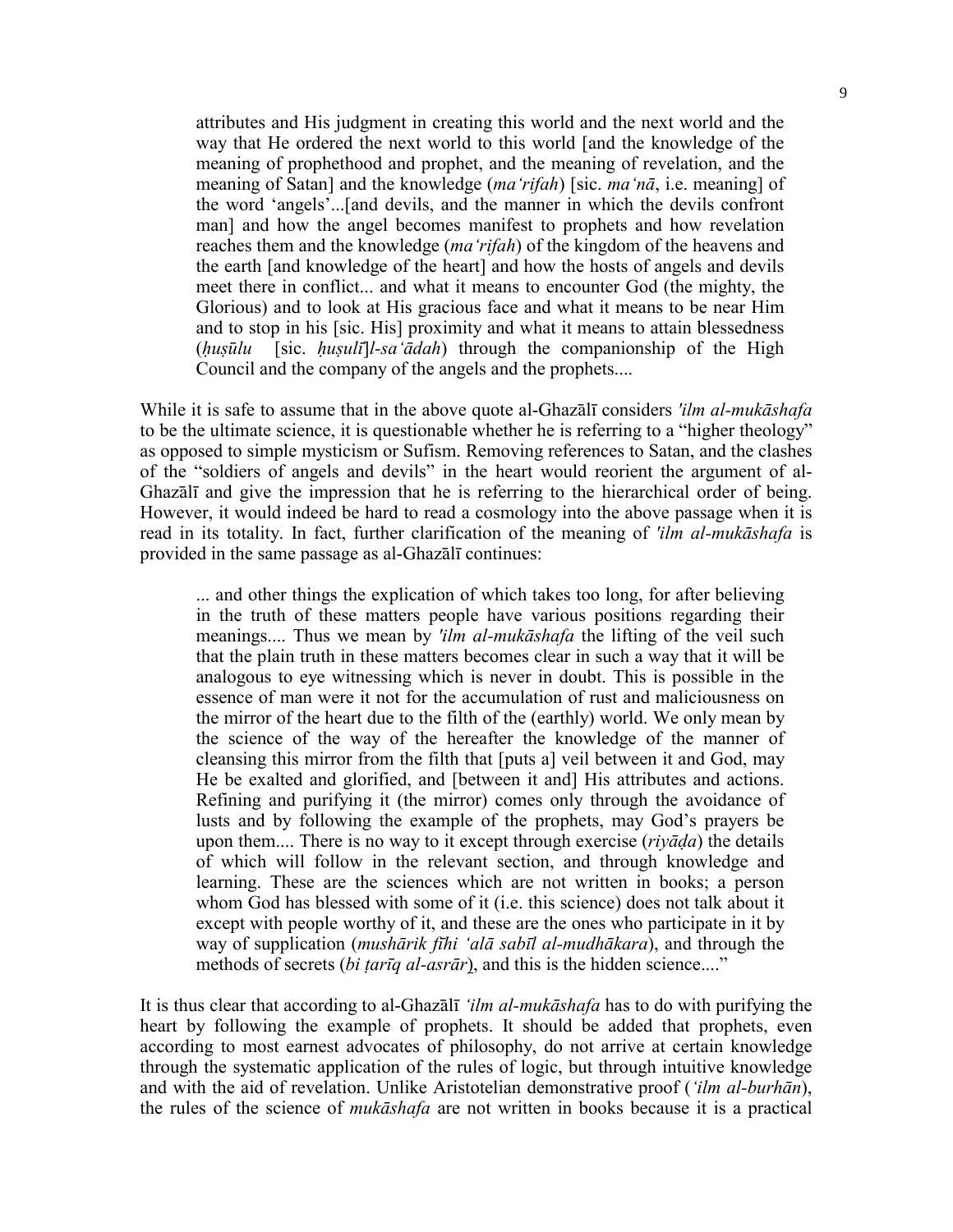science not a theoretical one, and because it depends on worship, self discipline and supplication. There is abundant evidence throughout the writings of al-Ghazālī that illustrate the distinction he makes between knowledge acquired through demonstrative proof (*burhān*) and other kinds of certain knowledge (*yaqīniyyāt*). It would suffice here to mention one additional example from the *Mi'yār* (192), a book which, according to Frank (29), is in plain "Aristotelian cast." Al-Ghazālī says that "some kinds of certain conviction (*al-i'tiqādāt al-yaqīniyya*) cannot be made known to another [person] through demonstrative proof (*bi-tarīq al-burhān*), unless [such a person] participates with us in its practice, so that he can share with us in the knowledge extracted from it (*illā idhā shārakanā fī mumārasatihi li-yushārikanā fī al-'ulūm al-mustafāda minhu*)." Therefore, Frank's interpretation of *mukāshafa* as a higher theology grounded in Aristotelian logic and Avicennan epistemology seems to be unwarranted. A more likely meaning, which, incidentally conforms to the conventional use of the term in Arabic, is the spiritual, mystical knowledge of the Sufis.

 In yet another example, Frank (24-6) argues that, according to one classification (*Iḥyā'* 3, 15ff.), al-Ghazālī classifies the sciences into rational and religious; the former including the sciences concerned with the next world (*'ilmun 'ukhrawī*) "clearly to be identified with higher metaphysics (*'ilm al-mukāshafa*)" (Frank, 24). In this classification, however, al-Ghazālī divides the sciences whose locus is the heart into rational and religious sciences; the former is then further divided into necessary sciences which we possess but whose source we cannot identify (*lā nadrī min ayna ḥaṣalat*), and acquired sciences, including worldly sciences as well as sciences concerned with the next world. It thus follows that there is, according to al-Ghazālī, necessary knowledge that is not acquired but created. Frank does not mention this kind of knowledge and goes on to quote a long passage in which al-Ghazālī pleads "for the essential role of formal logic." Frank translation of this passage starts with the following sentence (25): "The things one seeks to know are not given innately (*fiṭriyyah*) and cannot be caught save in the net of truths that are already achieved (*al-'ulūmu l-ḥāṣilah*)...." In the Arabic original, however, the word (*allatī*), which is dropped by Frank, precedes (*fiṭriyyah*). The exact translation should thus read: "The things one seeks to know which are not given innately cannot be caught save in the net of sciences already achieved...." The difference between these two readings is not trivial. According to al-Ghazālī, there are intellectual sciences that are innately given and necessary, and *burhān* is neither useful nor essential to the acquisition of these sciences. Given this reading of the above quotes by al-Ghazālī, Frank's assertion that *mukāshafa* is identical with rational higher metaphysics cannot be sustained.

 In chapter four, Frank discusses what he considers to be the anti-Ash'arite texts of Ghazālī, mainly the *Fayṣal* and the *Munqidh*, 19 but also the *Iljām*, *Maqṣad*, *Mishkāh*, and parts of the *Iḥyā'*. According to Frank (77-8) the *Fayṣal* is formally about the criteria for determining whether an individual is a believer or an unbeliever when exercising "nonliteral interpretation (*ta'wīl*) of descriptions of God" in scriptures. However, Frank adds, the *ta'wīl* al-Ghazālī is really concerned with in this book is "that involving his conception of the operation of the cosmic system in the deterministic causation of events...." As proof of this point, Frank says, "This would seem to be... confirmed where in the discussion (37ff.) of interpretation and exegesis on the basis of the five modes or levels of the presence of existence (*darjāt al-wujūd*), he cites as examples of the "intellectual level" (*al-wujūd al-'aqlī*) the interpretation of... God's "hand" as referring to

<sup>19</sup> Abū Ḥāmid al-Ghazālī, *Al-Munqidh min al-Ḍalāl*, ed. J. Saliba and K. 'Ayyād (Beirut, 1983).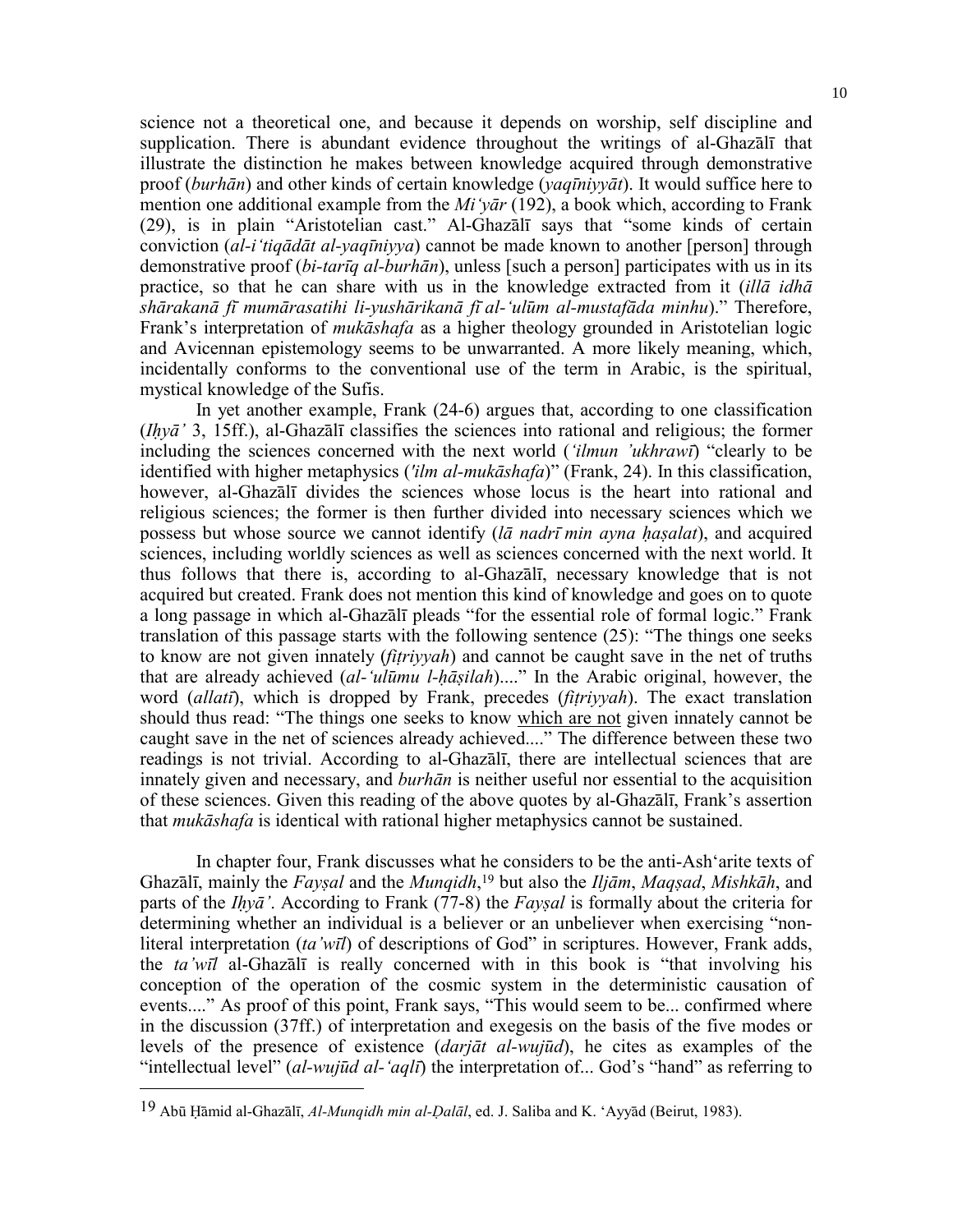"a spiritual and intellectual hand," which is to say, to the intermediate agency of angels (40, 10ff.), just as the Tradition according to which "the first thing God created was the intellect...."

 In other words, Frank argues that this particular interpretation of "God's hand" illustrates al-Ghazālī's real interest, namely to provide a *ta'wīl* based on his own cosmology. In this section of the *Fayṣal* (182-3), however, al-Ghazālī provides several acceptable interpretations of God's "hand." These include, for example, the possibility that the word "hand" refers to either the metaphorical meaning of the "hand," i.e. "that with which God strikes and acts, gives and deprives"; or to the pen "with which true knowledge is inscribed on the tablets of the hearts of prophets and saints"; or to one of the attributes of God such as His power or something else. Al-Ghazālī adds (*Fayṣal*, 186): "The purpose [of listing these possibilities] is not to validate any of the interpretations, but to know that each group, irrespective of the extent to which it adheres to the literal meaning of the text, must still resort to interpretation." Al-Ghazālī then states the general rule for validating any particular *ta'wīl*, namely that it should be demonstrated that the literal interpretation of the text is impossible (*qīyām al-burhān 'alā istiḥālat al-ẓāhir*) (*Fayṣal*, 187). It seems abundantly clear, therefore, that al-Ghazālī's real interest in this book is not to promote any particular kind of *ta'wīl* based on his own cosmological system. Rather, his "real" purpose is to establish the criteria for distinguishing between belief and unbelief, and, ultimately, to foster more tolerance amongst Muslims for the interpretive exercises.

 Another example used by Frank to argue the point of *ta'wīl* based on cosmology is al-Ghazālī's discussion in *Iljām* of the meaning of the Qur'ānic reference to God's "ascending the throne" (*al-istiwā' 'alā al-'arsh*).20 Frank (84) maintains that despite al-Ghazālī's reference to Sufis in *Iljām*, "his *ta'wīl* of "ascends the throne" (68f.) and his explanation of the degrees of being (107ff.) make it clear that it is not the claims of mystical experience that are in question, but rather his own theoretical cosmology and ontology."

 Here too, the immediate textual context of al-Ghazālī's discussion seems to contradict Frank's reading. In the first section (*Iljām*, 68f.) al-Ghazālī considers several interpretations of the expression "ascending the throne." While Frank considers only one of these interpretations, and asserts that it reflects al-Ghazālī's own position, al-Ghazālī argues that all of these interpretations are acceptable. Moreover, even in the one interpretation considered by Frank, al-Ghazālī makes it quite clear that the knower (*'ārif*) cannot assert the veracity of his own interpretation to the exclusion of other ones, and he can only confirm its possibility (*tajwīz*). As for the "degrees of being" (*marātib alwujūd*), Frank's reference (*Iljām*, 107ff.) is to a section that deals with the question of the eternity of the Qur'ān. In this section al-Ghazālī argues that there are several ways of referring to the Qur'ān: one can refer to the Qur'ān in itself, in which case it is eternal; eternity here, according to al-Ghazālī, is an attribute of the essence of the Qur'ān, not to our knowledge of it, nor to what is uttered on our tongues or written on blank paper. According to al-Ghazālī, knowledge, utterance, and writing of the Qur'ān are all created; thus, it is possible to say that the Qur'ān is created if what we are referring to is our knowledge, the utterance, or the writing of the Qur'ān. It is clear, therefore, that al-Ghazālī's expression "degrees of being" refers to the various ways of thinking about the

<sup>20</sup> for further discussion see the section below on causation.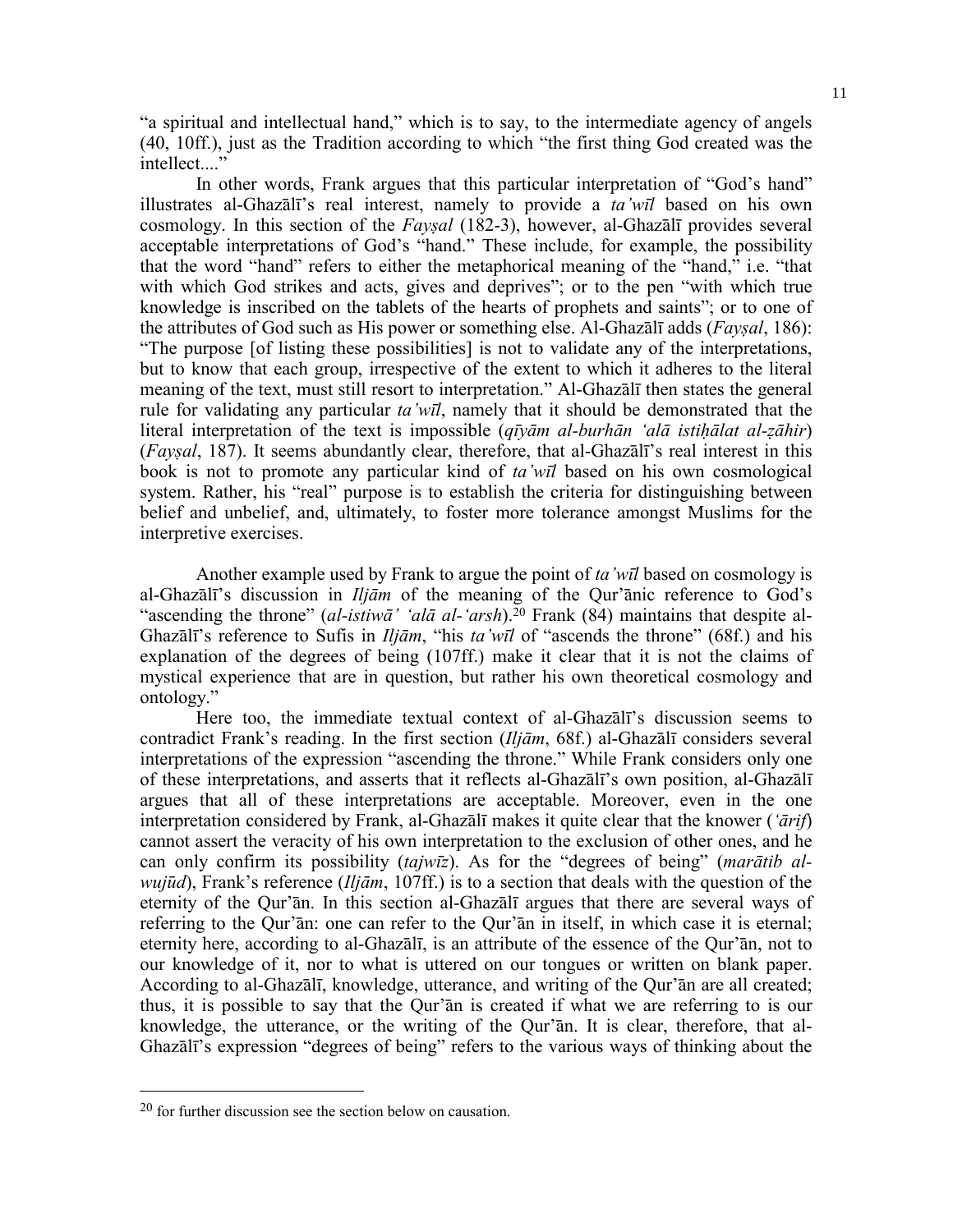Qur'ān, according to which we may say that it is either created or not created. There is obviously no reference here to any cosmological hierarchy as Frank argues.

 Frank (93-4) even questions al-Ghazālī's intentions in the *Tahāfut al-Falāsifa*, the one book by al-Ghazālī that is devoted completely to a critique of the doctrines of the Muslim philosophers. Frank maintains that in the beginning of the *Mi'yār* al-Ghazālī states that the "primary purpose" of the book is to "aid the reader's understanding of *Tahāfut* by introducing him formally to the logic and the technical lexicon of the falāsifa." However, according to Frank, al-Ghazālī concludes the book by stating a different purpose for it, namely that it was written "in order to show 'the way to come to the knowledge of the essential natures of things and to explain the rules of systematic reasoning.'" Frank adds: "What, thus, at the outset was stated to be the primary purpose of the book is ignored, as he seems to imply that most of what he has presented he agrees with." Supposedly, then, in the beginning the *Mi'yar* al-Ghazali portrays the book as a neutral exposition of the epistemological system underlying the *Tahāfut*; in the conclusion of the book, however, it becomes clear that he in fact espouses this epistemology. Ostensibly, this example demonstrates beyond doubt one of Frank's main arguments: that, despite his nominal disclaimers, al-Ghazālī's is really influenced by philosophy. Moreover, this example seems to provide a stark illustration of what Frank calls the "rhetorical maneuvers" of al-Ghazālī.

 On closer examination, however, none of these conclusions can be sustained. Indeed, at the outset of the *Mi'yār*, al-Ghazālī does state in no ambivalent terms the purposes for writing the book. He says (*Mi'yār*, 59): "The motive for composing this book entitled *Mi'yār al-'Ilm* is two fold: first, to explain the methods of systematic thinking and reasoning (*tafhīm ṭuruq al-fikr wal-naẓar*), and to elucidate the ways of analogies and reflection; for since the theoretical sciences are not innately and instinctually available and given, they are no doubt acquired and sought...." Ghazālī adds that he "organized this book as a scale for speculation and reflection, and a balance for research and contemplation, and for sharpening the mind... so that it becomes in relation to the evidence of the mind like metrics for poetry. (*rattabnā hādhā al-kitāb mi'yāran lilnaẓar wal-i'tibār, wa mīzānan lil-baḥth wal-iftikār, wa ṣaqīlan lil-dhihn... fa yakūn bilnisba li-adillat al-'uqūl kal-'arūḍ lil-shi'r*)". Ghazālī continues (60):

The second motivation [for composing the book] is to explain what was included in the book *Tahāfut al-Falāsifa*, for we debated them using their language and addressed them on the basis of their terminology which they agreed on in logic. In this book the meanings of these technical words will become clear. This is the more specific (*akhaṣṣ*) of the two motives, while the first is more general and more important.... As for the reasons why it is more important, surely there is no need to point this out to you. As for the reason of it being more general, it is because its benefit encompasses all the theoretical sciences, intellectual and legal (*al-'aqliyya minhā wal-fiqhiyya*), for we will show you that systematic reasoning in the legal sciences is not different from that in the intellectual sciences in its organization and conditions and measures; rather, (they differ) only in the source of their premises (*ma'ākhidh al-muqaddimāt*).

So, contrary to Frank's assertions, al-Ghazālī does not hide his true intentions in the beginning of the *Mi'yār*, only to disclose them at the end. Rather, al-Ghazālī is not just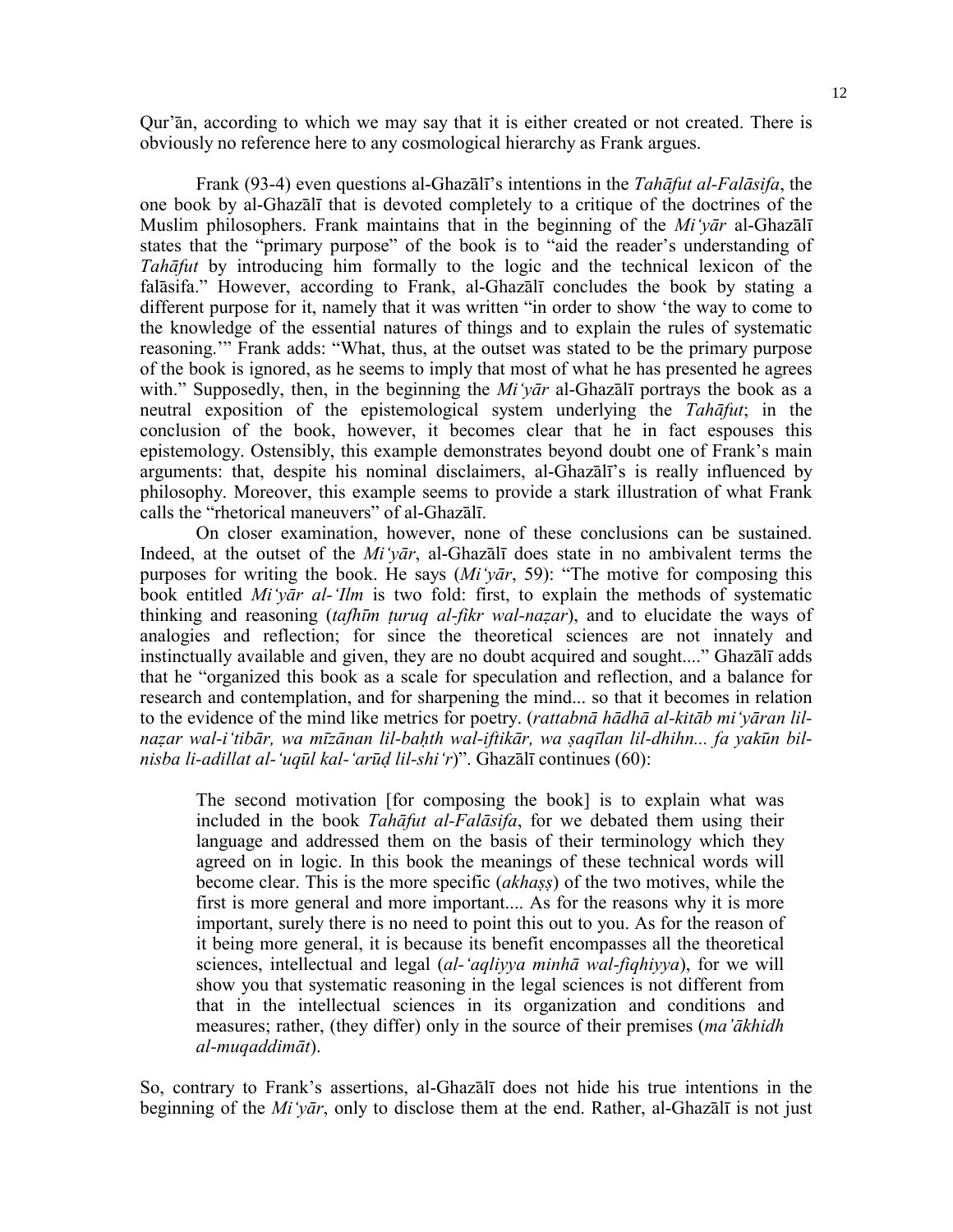consistent, but he is forthright in expressing his views and intentions right from the outset. Moreover, in the *Mi'yār* al-Ghazālī does not "formally present the definitions of the falāsifa" (Frank, 93), but simply the neutral tool of logic which, according to al-Ghazālī, is as useful for *fiqh* as it is for any other rational science.

 Al-Ghazālī's most tangible and most unequivocal condemnation of philosophical doctrine is related to the question of resurrection. According to Frank (91), "the only instance... al-Ghazālī seems manifestly to deny what he in fact believes occurs in the discussion of resurrection in *Iqtisād*." Frank adds (95-6), however, that al-Ghazālī expresses his "obvious commitment to the psychology and metaphysics of the falāsifa," in his discussion in the *Mīzān*21 of the status of the soul after death, and that "al-Ghazālī appears to agree with the thesis, here attributed to 'the Sufis and the metaphysicians amongst the falāsifa,' that at death the soul becomes permanently separated from the body: the pleasures and pains of the next life are purely intellectual, those depicted in the revelation being only images for what cannot be imagined (5f.)." Now since this is perhaps Frank's most radical reinterpretation of al-Ghazālī, I will quote the full reference from the *Mīzān* (5-6) before addressing Frank's argument:

Regarding the afterlife people are divided into four groups: One group believes in (the day of) congregation and resurrection of the dead, and in paradise and hell just as the scriptures have spelled it out, and as the Qur'ān has clearly described it (*kamā naṭaqat bihi al-sharā'i' wa afṣaḥa 'an waṣfihi al-Qur'ān*). They confirm the bodily pleasures relating to intercourse, food, smells, touch, dress, and views. They also acknowledge that in addition to these there are kinds of happiness and varieties of pleasures which the description of the describers cannot encompass, for they are things that no eye has seen and no ear has heard of and never even occurred to the heart of a human. [They also believe] that all of this goes on without interruption, and that it can only be attained through knowledge and actions. These are the totality of the Muslims (*wa hā'ulā' hum al-Muslimūn kāffa*), and indeed most of the followers of prophets among Jews and Christians.

 The second group, are some of the Muslim metaphysicians among the philosophers who acknowledge a kind of pleasure the manner of which does not occur to the heart of human, and they call it intellectual pleasure. As for the sensible (pleasures), they deny their external existence but confirm them through imagination as in the state of sleep... except that sleep is unsettled by waking up while (pleasure) is everlasting and is never unsettled. They claim (*za'amū*) that this sort of thing is confirmed for those who are fond of sensible pleasures and the attention of whose souls is fixated on them, and who do not rise to intellectual pleasures. This (opinion) too, does not lead to a state which entails slackness in the quest (*wa hādhā lā yufḍī ilā amr yūjib futūran filṭalab*)....

 A third group went as far as denying sense pleasures altogether, by way of reality or by way of imagination. They claim that imagination does not occur except through bodily instruments, while death severs the connection between the soul and the body which is its instrument for imagination and for the rest of the senses, and it never returns to govern the body once it discards it. Thus nothing remains for it (the soul) except pains and pleasures that are

<sup>21</sup> Abū Ḥāmid al-Ghazālī, *Mīzān al-'Amal* (Cairo, 1963).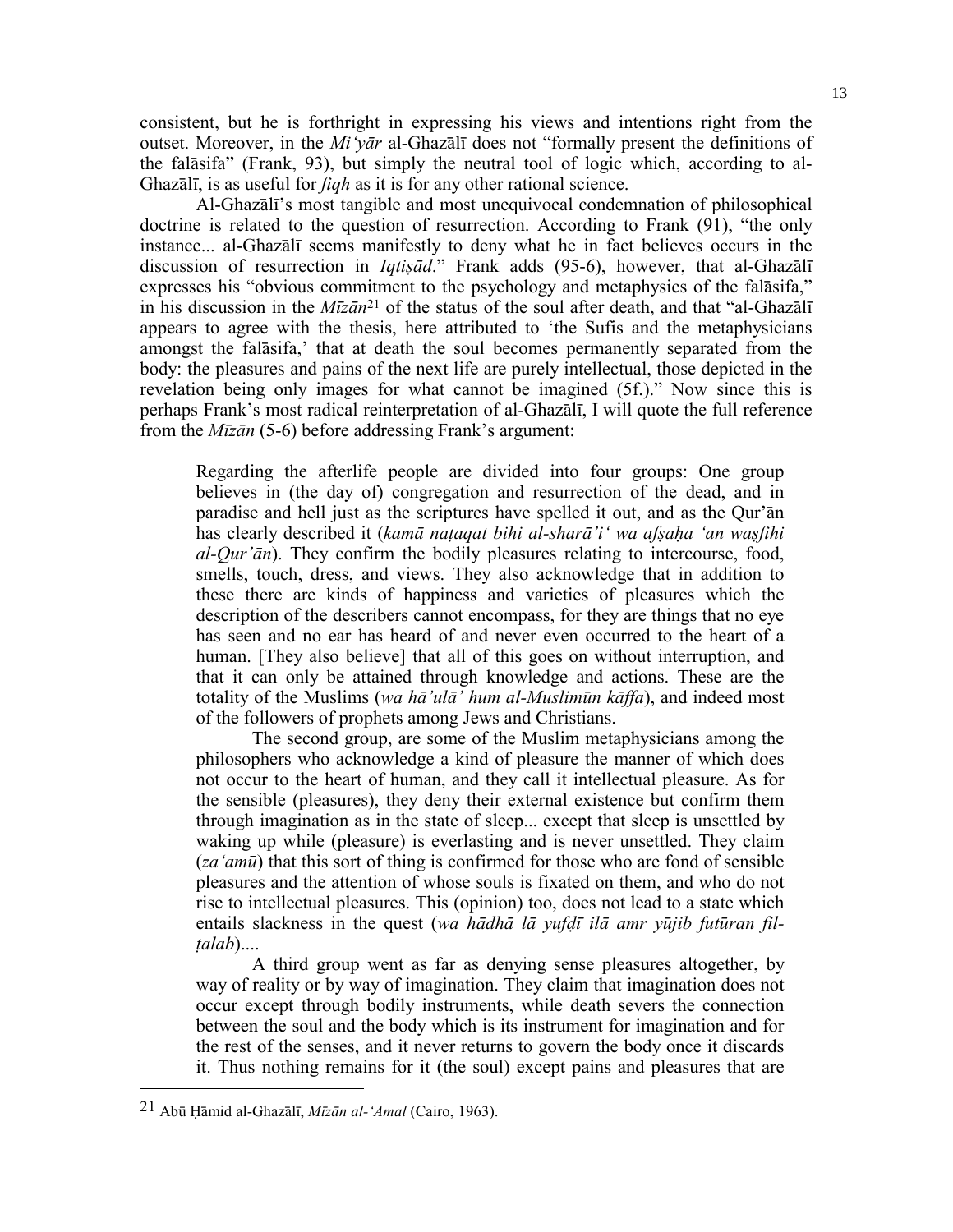not sensibles.... They also claim that the senses in regard to the pleasures which exist in the abode of the afterlife are extremely inadequate.... They also claim that since this (intellectual pleasure) is far from the understanding of the masses, they (i.e. the pleasures of the afterlife) are compared for them with what they are familiar with of the sensibles.... This (opinion) too, had it been correct, does not entail slackness in the quest.... This is the opinion of the Sufis and the metaphysicians among the philosophers... in fact the highest echelons of the Sufis openly profess (this view) and say that whoever worships God to seek paradise or to avoid hell is mean. Rather, the aim of the travelers to God is nobler than this....

 (12) ...And the Sufis and the philosophers who believe in God and the hereafter in general, even if they disagree on the manner, all agree that happiness is in knowledge and deeds (al-'ilm wal-'amal). They only speculate over the specifics of knowledge and deeds. So to hold back despite this agreement is foolishness....

 (13) ...Suffice it for you to embark on [the acquisition of] knowledge and [the performance of good] deeds on which all three [groups] agree, since your purpose in asking is not disputation, but your purpose is to seek success, just like a patient who seeks a cure without disputation, for his goal is the agreement of various physicians on it.

If language and choice of words is any indication, as Frank argues throughout his book, then certainly al-Ghazālī is not in favor of the position that Frank attributes to him. Al-Ghazālī refers to those who believe in bodily resurrection as the "totality of the Muslims," and as those whose belief is "just as the scriptures have spelled it out, and as the Qur'ān has clearly described it." As for the two other groups, al-Ghazālī uses the term "they claim" several times to refer to their doctrines; he also uses the phrase "had it been true" to refer to the doctrine of the third group. Rather than implying an open endorsement, as Frank maintains, al-Ghazālī seems to express hesitation even as he reports the views of these groups. Frank also suggests that al-Ghazālī's use of the adjective Islamic in reference to the "metaphysicians amongst the falāsifa" means that he advocates their view. There are, however, two groups of such metaphysicians whom al-Ghazālī describes as Islamic; since the positions of these two groups are significantly different, al-Ghazālī could not have agreed with both and, therefore, no deeper meaning can be read into his use of the adjective "Islamic." Rather than dismissing al-Ghazālī's clear position on resurrection as stated not only in the *Iqtiṣād*, but also in the *Fayṣal*, *Tahāfut*, and elsewhere, the one obvious interpretation of the above quotation from the *Mīzān* seems to reaffirm this position. Al-Ghazālī's purpose is not to discuss which of the different positions on life after death is correct, but simply to point out the consensus among all schools, even those with whom he disagrees, that there is life after death, and that it is necessary to do good deeds and to acquire knowledge in preparation for this afterlife.

#### Al-Ghazālī on Causation

 The cosmology of al-Ghazālī, according to Frank, parallels that of Ibn Sīnā in its conception of a definite cosmic hierarchy with a system of deterministic, invariable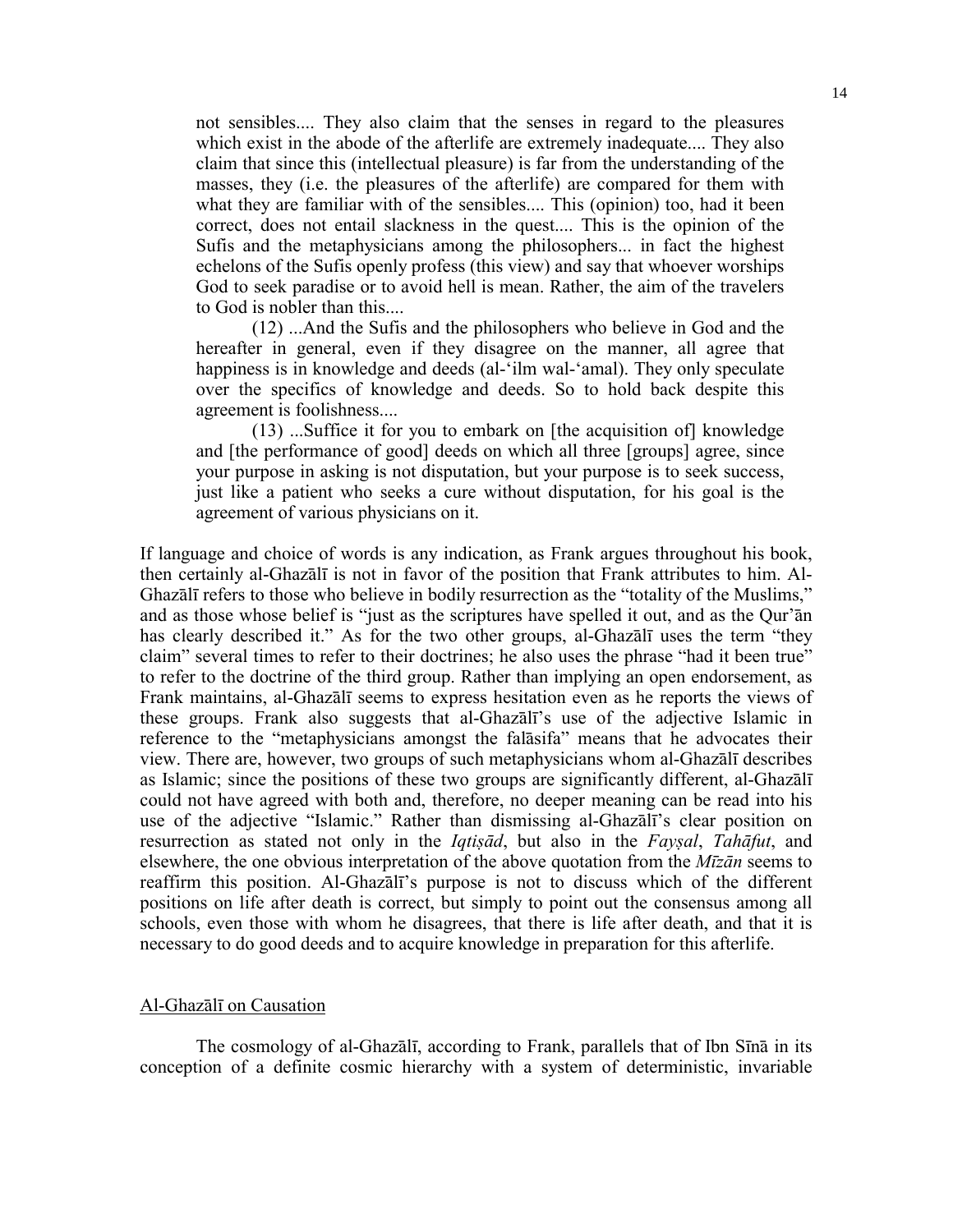secondary causes.<sup>22</sup> In this system God governs the universe through intermediaries (angel, intellect, or outermost sphere), and He cannot disrupt the operation of secondary causes. Since this argument is not prevalent in scholarship on al-Ghazālī, Frank devotes large sections of this book to demonstrate that there is in fact an invariant, sequential relationship between cause and effect in the writings of al-Ghazālī. He also tries to prove that al-Ghazālī's use of traditional Ash'arite language is simply to appease his Ash'arite readers and to conceal his true sympathy with philosophical determinism. Thus, according to Frank, al-Ghazālī's use of such standard Ash'arite expressions as God's custom is purely rhetorical, while in reality he believes in the invariability of the relationship between cause and effect.

 A central example which Frank uses to demonstrate the above argument is al-Ghazālī's discussion of causation in the *Mi'yār* (109, 21ff.). In his treatment of the nature of the relationship between decapitation and death al-Ghazālī presents two alternative explanations without indicating his preference: either the "connection between the two events is something necessary and whose alteration, therefore, is impossible absolutely," or that "the connection between the two is simply "the normal course of God's custom (*jarayānu sunnati llāh*) through the efficacy of His eternal will, which is not subject to substitution and alterations" (Frank, 18). In either case, what matters, according to Frank, is that "the invariance of the connection between decapitation and death is inevitable" (19).

 Al-Ghazālī gives the example above in the course of responding to one who questions the certainty of the belief in an invariant relationship between decapitation and death. A questioner repeats the traditional Ash'arite argument that decapitation is not the cause of death, eating not the cause of satiation, and fire not the cause of burning; rather, God habitually creates burning, death, and satiation together with these things but not because of them. The full response by al-Ghazālī reads:

We have pointed out the profundity and the true meaning of this subject in the book *Tahāfut al-Falāsifa* (*qad nabbahnā 'alā ghawr hādhā al-faṣl wa ḥaqīqatihi fī kitāb Tahāfut al-Falāsifa*). The extent that is needed now is that, if a speaker is told that his son has been decapitated, he would not doubt his death, and there is no rational person who would doubt it; he would admit the occurrence of death and look into the mode of connection. As for the speculation over whether it [i.e. the connection between the two events] is a necessary concomitance, which is impossible to change, or whether it is by virtue of the normal course of God's custom through the efficacy of His eternal will, which is not subject to substitution or alteration, this is a speculation over the mode of concomitance, not the [fact of] concomitance itself. So understand this, and let it be known that to doubt the death of a decapitated person is mere delusion, and that the believe in his death is a certainty regarding which one entertains no doubts."

The first important point is that, on the nature of the connection between cause and effect, al-Ghazālī refers his reader to the *Tahāfut*, where, in conformity with Ash'arite occasionalism, he clearly states that the relationship is one of habitual concomitance in

<sup>22</sup> This argument is fully articulated in Frank's earlier work *Creation and the Cosmic System: al-Ghazālī and Avicenna* (Heidelberg: Carl Winter Universitatsverlag, 1992). For a review of this work see Michael E. Marmura, "Ghazālian Causes and Intermediaries," *JAOS* 115.1 (1995): 89-100.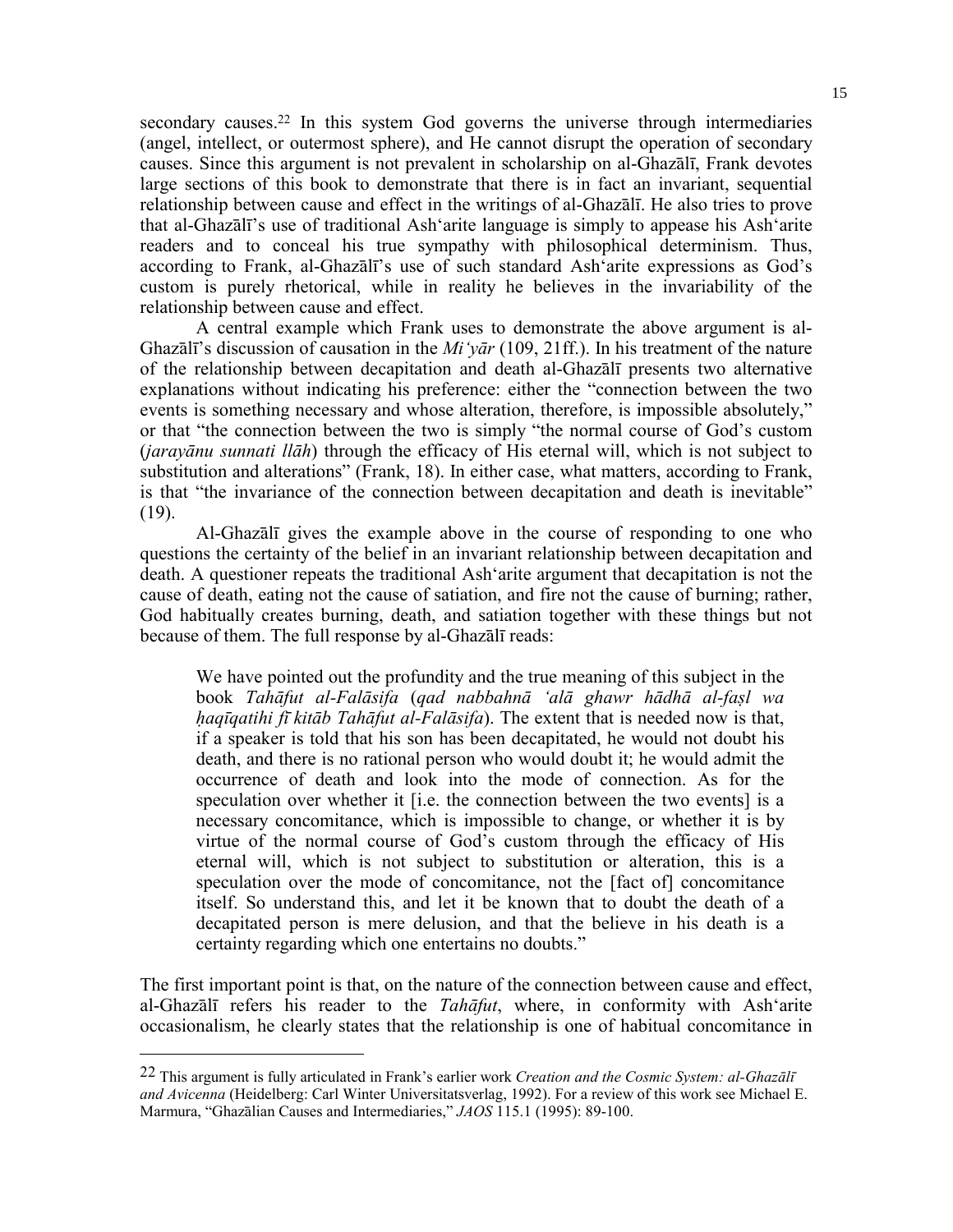accord with God's custom. Al-Ghazālī consistently refers to the *Tahāfut* every time the question of the relationship between causes and effects comes up. For example, as in the case with the above example from the *Mi'yār*, almost identical references are made in the *Miḥakk* (61), and the *Mustaṣfā* (45-6). It is also significant that in these three examples, the discussion occurs when al-Ghazālī lists the various methods of attaining certain knowledge (*madārik al-yaqīn*), and, in particular, when he discusses what he alternatively calls '*tajrībiyyāt*' (experience) or '*mujrayāt*' (God's regular custom). Therefore, in the example quoted by Frank, al-Ghazālī does not address the mode of the connection between cause and effect; on this question he is abundantly clear, and he consistently refers his readers to the *Tahāfut* on this issue. Surely one cannot expect al-Ghazālī, or anyone else, to make all of his arguments in every single book he writes, and unambivalent reference should suffice to indicate his position on this matter. The subject of the above quote from al-Ghazālī is the methods of attaining certain knowledge; such knowledge, according to al-Ghazālī, is not contingent on a particular mode of connection between cause and effect. Rather, it suffices that there are habitual regularities in the relationships between events, a condition which is easily satisfied under the traditional Ash'arite notion of God's custom.

 Building on his analysis of the example of decapitation in the *Mi'yār*, Frank moves on to argue that the ambiguity in this discussion can be resolved if interpreted in light of al-Ghazālī's cosmology. Frank (19-20, also 84) quotes a section from the *Iljām*, which he considers to be an "exposition of the deterministic governance of the world through the angel of the outermost sphere." Frank argues that "in *Iljām* (68f.) he [al-Ghazālī] offers the relationship between the brain and the rest of the body as an analogue to the relation of the outermost sphere to the rest of the created universe, and there states his position clearly and unambiguously: the soul governs the body through the brain and although it is possible absolutely that man have been created such that it governs the body in some other way, what God wills he wills eternally and necessarily. It is de facto impossible that God have willed that the soul be related to the body in any other way, wherefore man is, in effect, so constituted that it is impossible that the soul govern the body other than through the instrumentality of the brain. Here (*Iljām*, 69, 6) al-Ghazālī cites *Faṭir* (v. 43) verbatim in confirmation of his thesis: 'you shall never find any substitution in the custom of God."

 Again, for a proper interpretation of the quote above, we will need to examine its immediate textual context. In the previous section of the *Iljām*, al-Ghazālī discusses various ways of interpreting scriptures; after going over several kinds of forbidden interpretations, he considers the interpretation which is done by a knowledgeable person (*'ārif*) for himself. Here al-Ghazālī lists three kinds: the first is definite or certain; the second is uncertain; and the third is one of which the interpreter is almost certain but not completely so (*maẓnūnan ẓannan ghāliban*); this means that he knows for sure that the interpretation is logically possible, but he is not sure whether this particular interpretation is the one intended by God. This last kind is involved when interpreting the expression "ascending the throne" (*al-istiwā' 'alā al-'arsh*) to mean the special attribution (*al-nisba al-khāṣṣa*) of the throne; namely "that God administers the whole universe and governs matters from the heavens to the earth through the throne; for He does not create in the world a form unless He creates it in the throne, in the same way a sculpturer or a scribe does not create a form or a word on a white (paper) unless he creates it in the brain.... Thus, the heart governs the matters of its world, which is its body, through the brain" (*Iljām*, 69). Al-Ghazālī goes on to say: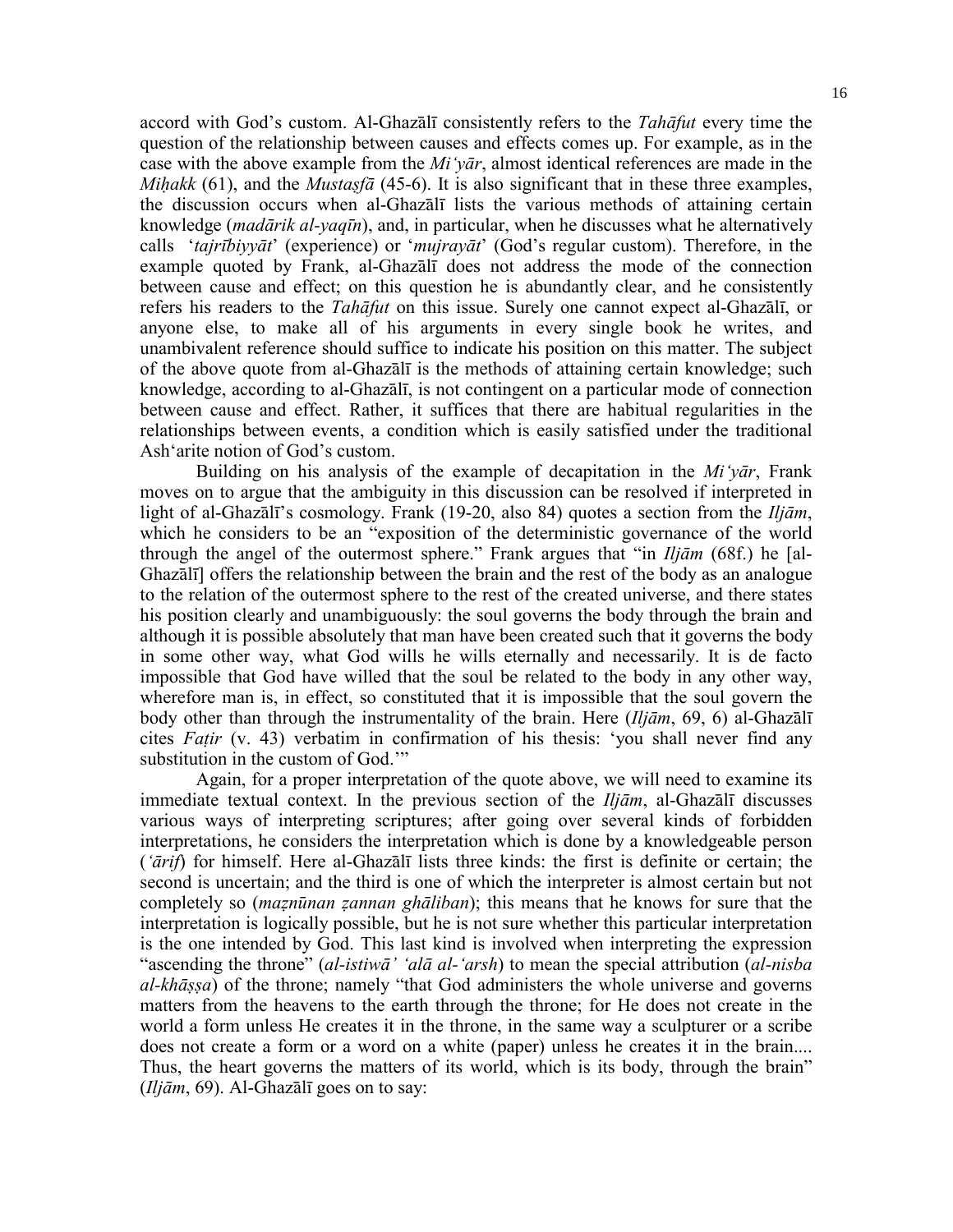Perhaps we hesitate over whether positing this relation (*nisba*) of the throne to God, may He be exalted, is possible, either because it is necessary in itself, or because He made it the normal course of His custom and habit, even though its opposite is not impossible, in the same way He made the normal course of His custom with regard to the heart of man that he [i.e. man] cannot govern except through the brain, even though it is logically possible with regard to God that He could have enabled him [i.e., man to govern the body] without the brain, had His eternal will ordained it, and had the eternal word which is His knowledge truly determined it. Thus, its opposite becomes impossible not on account of any deficiency in the essence of power (*dhāt al-qudra*), but because of the impossibility of anything that contradicts the eternal will and the pre-existent eternal knowledge, and this is why He said: "you shall never find any change in the custom of God"; it does not change because it is necessary, and its necessity is because it issues from a necessary eternal will, and the consequence of the necessary is itself necessary; furthermore, its opposite is impossible, even though it is not impossible in itself, but on account of something else, namely that it would lead to replacing eternal knowledge with ignorance, and it would declare impossible the execution of Divine will.

Al-Ghazālī then repeats his warning that, although this kind of interpretation of the meaning of the throne and its relation to God is logically possible, upon reflection one continues to wonder whether this relation does in fact exist in reality. Al-Ghazālī adds that in all events, the speculator (*nāẓir*) should not rest assured that his interpretation is final and certain, and that he should only make definitive statements regarding his own preferences and choices, and not the true meaning of the text which he can never know for certain.

 Now, Frank rightly maintains that, according to al-Ghazālī, "it is not possible that God have willed that this [i.e., decapitation resulting in death] not be the case"; Frank's other conclusions, however, do not necessarily follow. According to al-Ghazālī, it is impossible that something happens when God wills otherwise. God does not will one thing and then act in a way that is different from what He willed. This, however, does not mean that God is not capable of willing a natural pattern with habitual relationships between concomitant events, and with occasional interruptions of this pattern. Put differently, God, in His eternal will, may ordain one custom, which entails both a customary, recurrent pattern of relationships between certain events, and a certain number of interruptions of this pattern. The only thing here that is impossible is that God's will be opposed, and thus the natural order of things can be interrupted if God has so willed. It is significant that al-Ghazālī repeatedly states that the invariance in the connection between events is not inherent in things on account of their natures, and that only God's will is invariant. This reading seems to be confirmed by al-Ghazālī's emphatic assertion of the uncertain nature of the interpretation that God governs the universe through the throne. While Frank considers this to be al-Ghazālī's own position, al-Ghazālī is keen on indicating that such an interpretation is permissible (*jā'iz*) but not certain (*qaṭ'ī*). Moreover, al-Ghazālī argues that while the governance of the head over the body is known, there is no certain parallel in the case of the universe; therefore, it is not as clear as Frank argues that there is a cosmology in the thought of al-Ghazālī that neatly ties the "outermost sphere" and the sublunary world.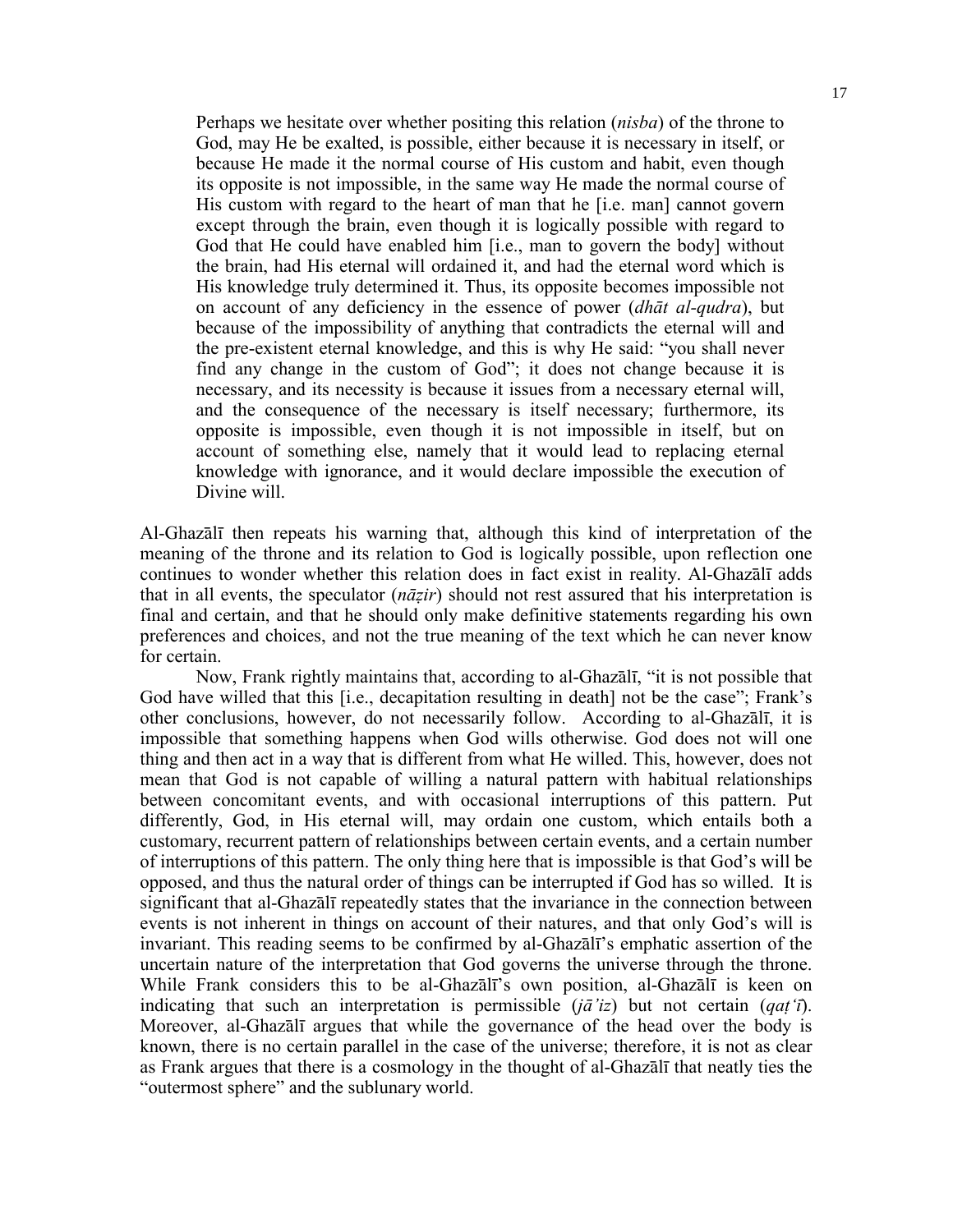18

 In his chapter on the *Iqtiṣād*, Frank (38-9) argues that al-Ghazālī's use of "God's custom" is incompatible with the traditional Ash'arite use. According to the Ash'arites, God's custom means the "normal and sometimes invariant sequence of events in an occasionalistic universe," whereas it "is employed by Ghazālī to describe the lawful operation of secondary causes in a deterministic universe willed and created by God." Frank (44-46) goes on to argue that in the *Iqtiṣād*, al-Ghazālī does not commit himself to traditional Ash'arite occasionalism and that, in fact, even in this book, one can read a Ghazālian cosmology according to which "God creates through a series of secondary causes...." Neither does al-Ghazālī, according to Frank, commit himself to the traditional Ash'arite position on the relationship (or lack thereof) between action and the created power of voluntary action. Frank says (44, quoting *Iqtiṣād*, 92): "All of this [discussion of human voluntary act as performance (*kasb*)] sounds very much like traditional Ash'arite teaching. Had he said '*lam yaqi'*' [sic. *yaqa'*] or '*lam yaḥṣul bi-qudrati l-'abd*', it might be difficult to understand him to intend anything else, but, as it is, his intention is not fully and explicitly stated." Al-Ghazālī, adds Frank (46), "nowhere unambiguously commits himself to the thesis of al-Juwaynī that the action "does not take place through the created power of voluntary action." Elsewhere, Frank (90) restates his thesis and adds that when the question of "the nature and efficacy of the created power of voluntary action" is raised "al-Ghazālī tends to weasel," and "When he is formally obliged to deal with the question in *Iqtiṣād*, he buries the real issue under a cloud of dialectical obfuscation."

 The evidence from the *Iqtiṣād*, however, does not accord with these conclusions. To start with, in taking up the example of decapitation in which, according to Frank, causal determinism and cosmology are inevitable, al-Ghazālī (*Iqtiṣād*, 224) maintains that ultimately the solution of this problem is to be sought in the "general rule regarding the pervasiveness of [God's] power and the denial of generation (*al-qānūn alladhī dhakarnāhu fī 'umūm al-qudra wa ibṭāl al-tawallud*). Based on this, one should say regarding a person who has been killed that he died by his *ajal* (*māta bi ajalihi*), *ajal* being the time on which God has created his death, whether or not this (occurs) with decapitation, lunar eclipse, or the falling of rain; this is because, to us, all of these are concomitants and not generated acts, but the concomitance of some of them is repeated by custom and some are not repeated (*li'anna kulla hādhihi 'indanā muqtarināt wa laysat mutawallidāt, wa lākin iqtirān ba'ḍihā yatakarraru bi al-'āda, wa ba'ḍihā lā yatakarraru*)." Frank dismisses this clear rejection by al-Ghazālī of *tawallud*, and his obvious endorsement of occasionalism.

 Frank also contends that al-Ghazālī's "intention is not fully and clearly stated" when he talks about human voluntary act as performance. Al-Ghazālī, according to Frank, uses ambivalent language, but does not commit himself to the traditional Ash'arite position on this issue; had he used the unambiguous expressions (*lam yaqa'*) and (*lam yahsul*), it "might be difficult to understand him to intend anything else." Now, it so happens, that al-Ghazālī uses exactly these two expressions just a few paragraphs after the section quoted by Frank. Thus in the *Iqtiṣād* (94-5), in response to one who maintains that "a created power through which an action does not take place (*qudra lā yaqa' bihā maqdūr*) is equivalent to impotence," al-Ghazālī says: "if you mean that it [qudra] is equivalent to impotence in that the action did not happen by it (*fī anna al-maqdūr lam yaqa' bihā*), then your assertion is correct...." Ghazālī later says (98) "Therefore, according to us it is impossible to say that an action took place through a created power 'of voluntary action' (*fa innā idhan aḥalnā an naqūl ḥaṣala maqdūr bi qudra ḥāditha*)." Here too, both in substance and in language, al-Ghazālī conforms to traditional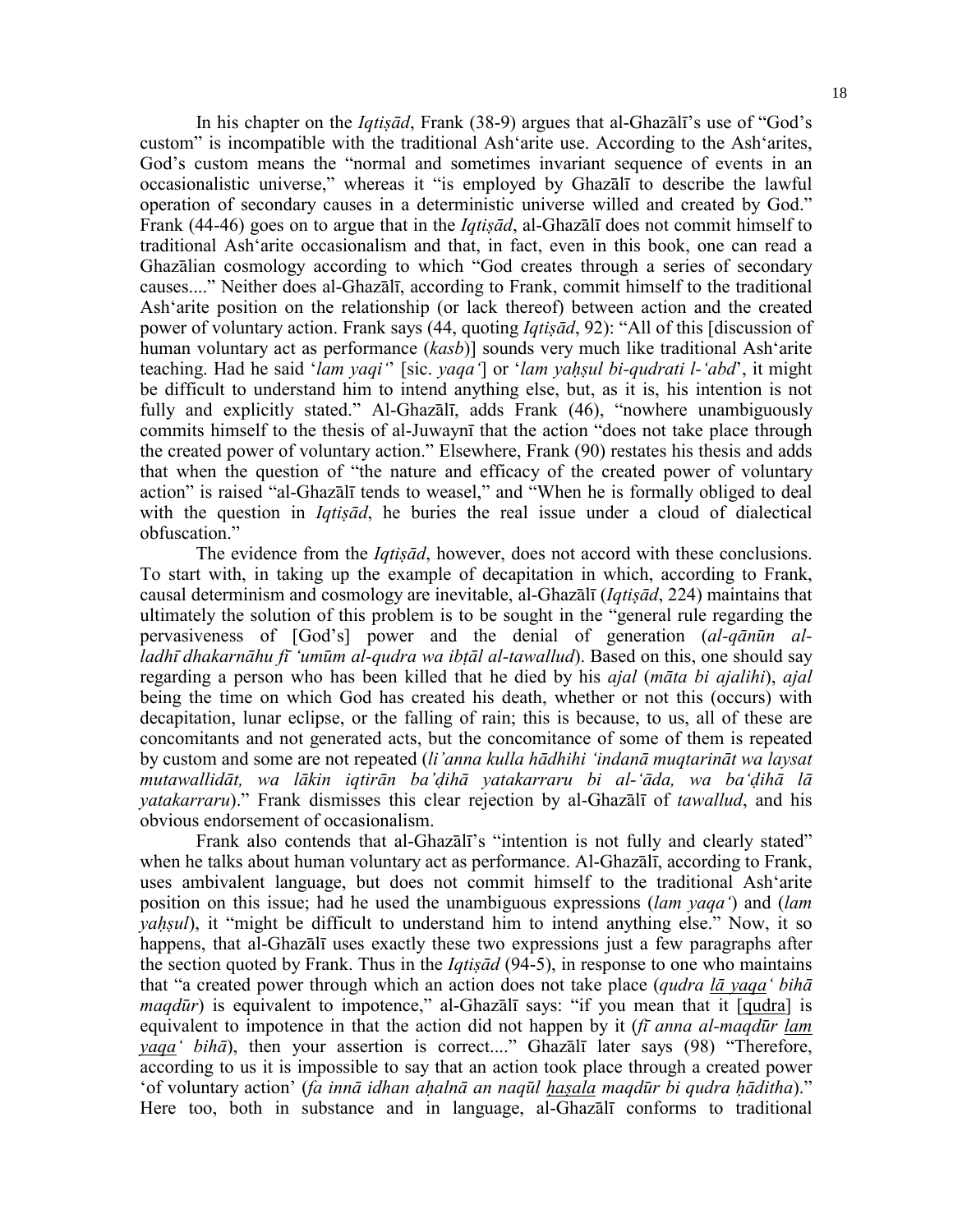Ash'arism, and the contentions that he "tends to weasel" and "buries the real issue under a cloud of dialectical obfuscation," are, to say the least, unfounded.

 In yet another example, Frank argues (94) that the *Miḥakk* marks "an important moment in al-Ghazālī's career," in which he presents "his own theology in his own terms." This is so because al-Ghazālī, according to Frank (94), speaks of "God's governance of the universe through the agency of a "single celestial cause" by means of a complex sequence of intermediary causes" (*Miḥakk*, 82).

 Now, this quotation is from a section where al-Ghazālī discusses physiognomy (*firāsa*); he says:

All indicants (*adilla*) in physiognomy are such that one draws conclusions regarding the character on the basis of appearance and mood, not because one is the cause of the other; rather, both, according to the normal course of custom (*bi-ḥukm jarayān al-'āda*) are the results of one cause.... Thus it becomes known that one implies the other upon (fulfilling) other conditions which are added to it.... It is also known for a certainty that the redness on the shoulders of sheep is not the cause of the fighting of sultans.... Rather, it is not unlikely that, as part of the wonders of the creations of God, may He be exalted, there exists among the heavenly causes a single cause that happens to occur in that particular year (*yattafiq fī tilka al-sana*) which would be at once the cause, according to the normal course of custom, for a certain life in the members of animals and their formations, and in the causes of abundance of clouds, and in the ferocity of hearts, which are the causes of fighting.... These sciences (physiognomy) are only denied by ignorant people who have no knowledge of the wonders of God's creations, may He be exalted, and the expanse of His power.

Once again, Frank's interpretation of the quote above seems improbable when considered in the context of the whole passage where it occurs. First, it is significant that the subject that al-Ghazālī treats in the above passage is physiognomy, which may be derivative, but hardly representative of a cosmology influenced by philosophy. Second, al-Ghazālī's emphatic reference to the traditional Ash'arite notion of custom (*jaryān al-'āda*) clearly attributes effective causation to God. Finally, when al-Ghazālī speaks of "a single heavenly (or celestial) cause" he obviously does not mean a fixed celestial cause (such as an angel, or intellect) in a permanent system of cosmological hierarchies; for, not only does al-Ghazālī say that this "celestial cause" is an accidental event that happens to be connected at one particular moment (*yattafiq fī tilka al-sana*) to a number of other events, but he also says that it functions as a cause by virtue of custom (*bi-ḥukm ijrā' al-'āda*). So, rather than providing evidence for al-Ghazālī's belief in the deterministic operation of intermediary secondary causes, the above reference from the *Miḥakk* seems to illustrate his adherence to traditional Ash'arite occasionalism.

## **Conclusions**

 Frank is justified in arguing that al-Ghazālī criticizes and differs from traditional *kalām*, and that he does not think it represents the highest form of knowing. Frank also rightly argues that al-Ghazālī's standard *kalām* works do not include a full exposition of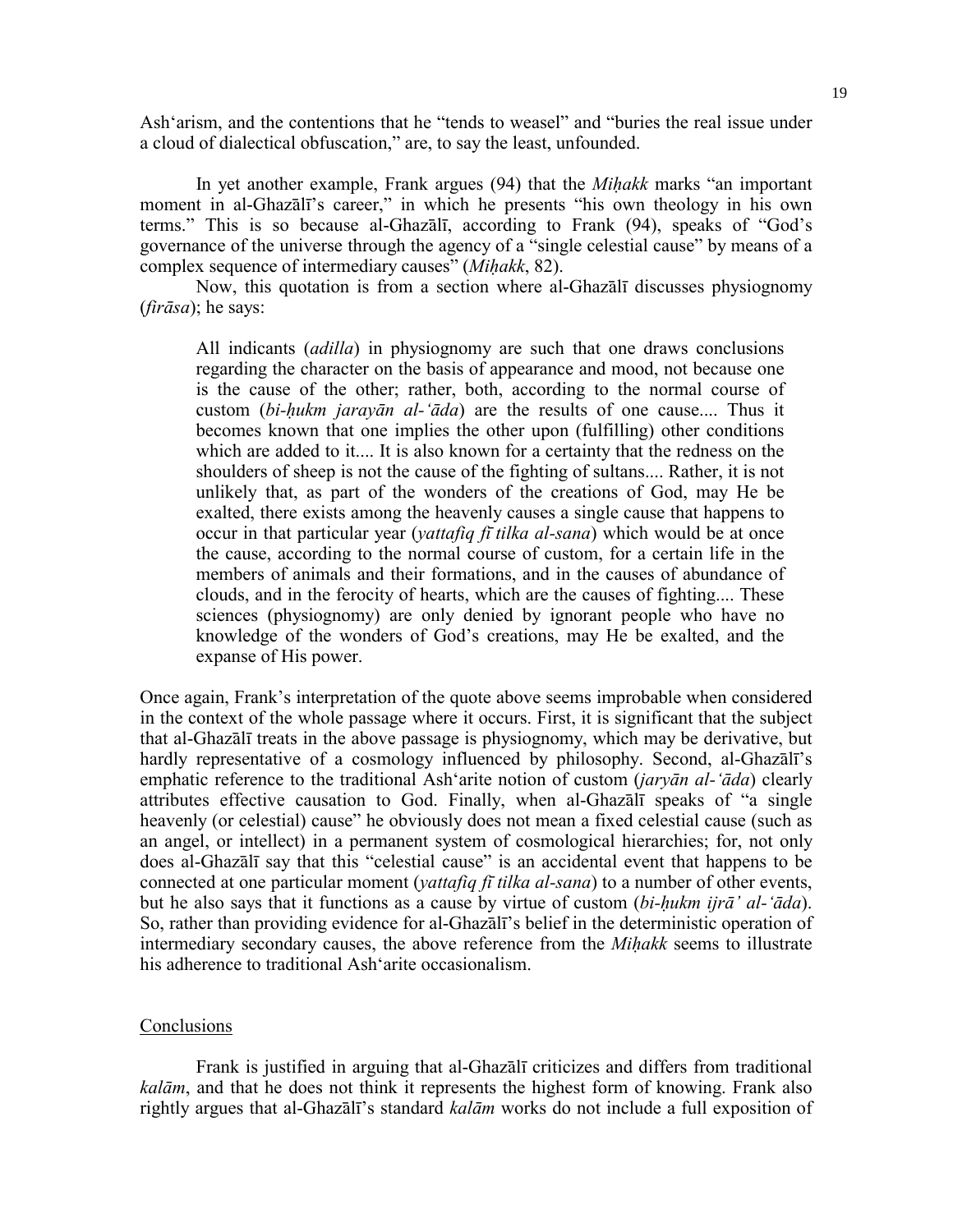his views on all subject matters. It does not follow, however, that these works do not reflect al-Ghazālī's "fuller understanding" of the subjects he does address in these books. In other words, al-Ghazālī may not say everything he knows in each and every book he writes, but what he says he means. Perhaps, it would be useful to use as a principle for interpreting al-Ghazālī, a rule which he himself repeats in various places in his work, namely, that unless one can demonstrate that a statement taken literally is impossible, one has to accept it as it is. While Frank's analysis of the technical terminology employed by al-Ghazālī provides some useful insights into his thought, it often proves to be precarious. For example, Frank (72) points out that, in his proof of the contingency of the world and the existence of God in the *Iqtiṣād*, al-Ghazālī "expressly points the reader toward the Avicennan ontology, which he considers the proper conceptual foundation for a truly demonstrative proof...." By "Avicennan ontology" Frank presumably means the reference to various kinds of being (*wujūd*). But, what Frank misses here, however, is that despite his use of Avicennan idiom, al-Ghazālī is still trying to prove the contingency of the world, contrary to one of the most basic doctrines of the philosophers.

 The problems that, in our view, Frank could not resolve by analysis of al-Ghazālī's terminology, may be better addressed through examination of his general intellectual program. Rather than assuming a hidden agenda every time we encounter some ambivalence or possible ambiguity in his writings, it may be more profitable to grant that al-Ghazālī is trying to be consistent, but he is dealing with intertwined and at times conflicting epistemologies and systems of knowledge. The idea of gnostic knowledge (*al-ma'ārif al-kashfiyya*) is one area where there is possible contradiction in the thought of al-Ghazālī. He tries to prove the validity of this kind of knowledge by using logical arguments, and his language betrays the influence on his thought of the philosophical metaphysics of an assortment of various schools of philosophy. And yet, al-Ghazālī continues to attack philosophy and to repudiate its metaphysics. Therefore, as I argued above, it does not follow that al-Ghazālī means by *'ilm al-mukāshafa* a "higher theology" that is based on Aristotelian demonstrative proof. Rather, the fundamental tension in the abstract thought of al-Ghazālī derives from the very fact that he tries to use logical reasoning to demonstrate the limited authority of reason. Arguably, this is one of the central objectives of the Ash'arites. In fact, when read in the context of his general ideology, al-Ghazālī exhibits remarkable consistency in his unwavering commitment to traditional Ash'arism.

 Rather than being nominally committed to the Ash'arite position on account of training, professional interests, old connections, and other factors that have no bearing on his real beliefs, al-Ghazālī's commitment to Ash'arism is much more serious than Frank concedes. Frank overlooks what is perhaps the most important ideological dimension that guides al-Ghazālī's intellectual career. At the time of al-Ash'arī (d. 935 AD), the priorities of the school doctrine were to establish the importance of *kalām* against the objections of the Ḥanbalites, and to formulate a unified and acceptable Sunni theology as distinct from that of the Mu'tazilites. This focus starts to shift way before al-Ghazālī's time, certainly by the time of 'Abd al-Qāhir al-Baghdādī (d. 429 AH/1037 AD). Al-Baghdādī delineates a new set of Ash'arite priorities in his *Al-Farq bayn al-Firaq*23 (282) where he singles out the Isma<sup>t</sup> ili Batiniyya as the greatest enemy of Sunni Islam; he says:

<sup>23 &#</sup>x27;Abd al-Qāhir ibn fiāhir ibn Muḥammad Al-Baghdādī, *Al-Farq bayn al-Firaq*, ed. M. M. 'Abd al-Ḥamīd (Cairo, 1964).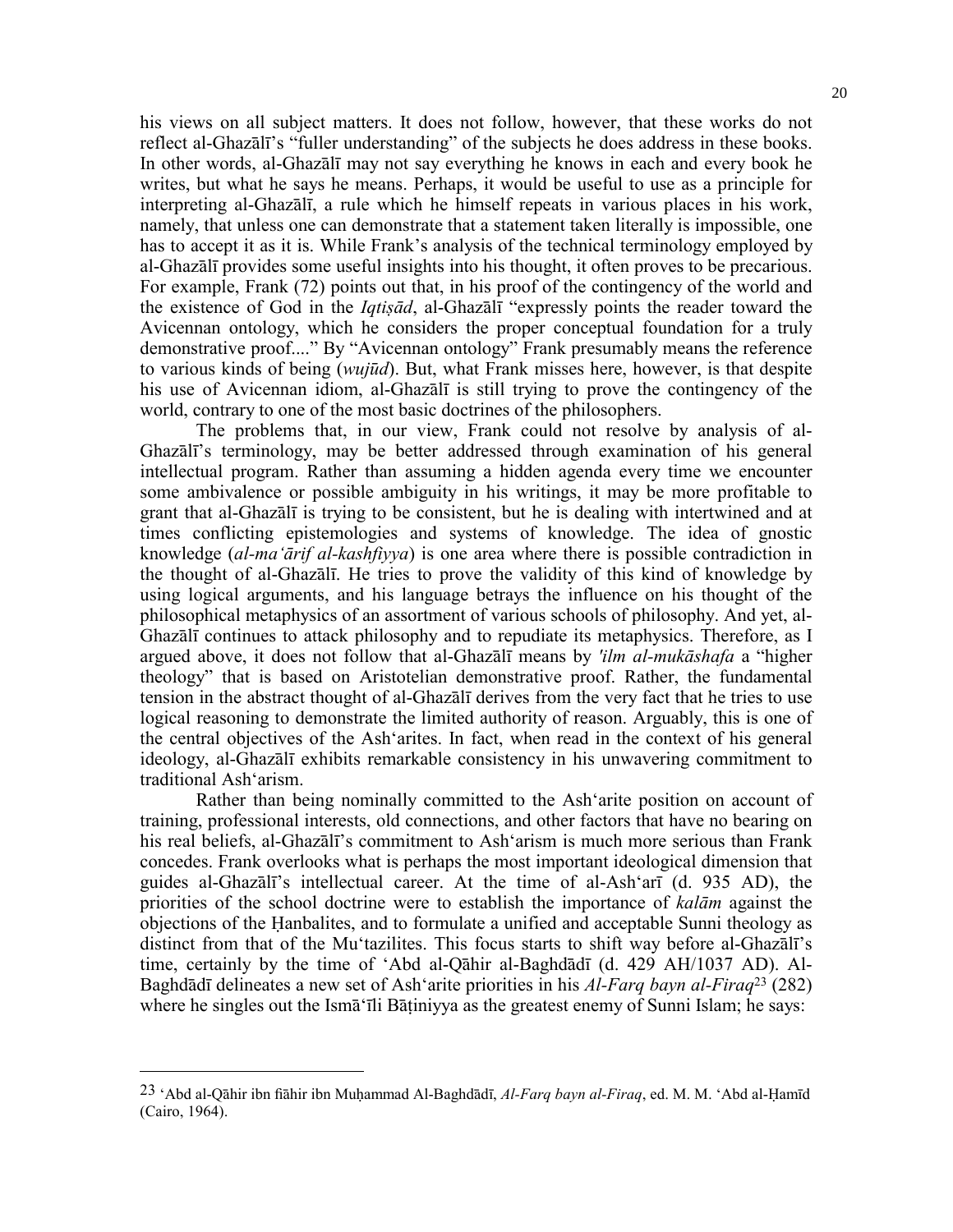Know, may God please you, that the harm of the Bāṭiniyya to the various groups (*firaq*) of Muslims is greater than the harm of Jews and Christians and *Majūs*; in fact it is greater than the harm of the *Dahriyya* and the rest of the kinds of unbelievers; even greater than the harm of the false Messiah who will appear at the end of time. [This is so] because those who will be led astray by the summons of the Bāṭiniyya, from the time they appeared till our present day, are far more numerous than those who are led astray by the false Messiah at the time of his appearance; for the strife of the false (Messiah) will not last more than forty days, while the slanders of the Bātiniyya (*fadā'ih al-Bāṭiniyya*) are more numerous than the sand and rain drops.

Al-Ghazālī clearly commits himself to this Ash'arite program. In fact, with al-Ghazālī the political attack against Bāṭiniyya gains an elaborate theoretical dimension. For him, the struggle against the Bāṭiniyya is not just over political or even theological issues; rather it is a fight over the authority and role of reason. It is significant that al-Ghazālī (*Fayṣal*, 195) says that differences on the principle of the imāmate, its designation and its conditions do not justify the charge of unbelief. Therefore, the Ismā'īlis are not accused of unbelief on account of their doctrine of the imamate; rather, they attribute lying to the prophet, a fact that is itself an outcome of their arbitrary *ta'wīl* of scriptures, and their suspension of the role of reason in distinguishing between right and wrong in matters of religion. In the face of the Ismā'īli belief that the imam has a monopoly over the secret knowledge of the scripture, al-Ghazālī insists on the role of logic as the shared method for acquiring knowledge.

 Al-Ghazālī, then, remains committed to the general Ash'arite objective of securing an authoritative role for the rational faculties against the Batiniyya who reject this authority. Al-Ghazālī, however, is keen to distinguish his position from those who go as far as judging or even dismissing the scriptural authority on the basis of human reason. This distinction is repeated over and over again in almost all of the works of al-Ghazālī; for example, in the section quoted above from the *Mustaṣfā* (5-6) al-Ghazālī maintains that, if something cannot be demonstrated through *burhān*, then it does not follow that it is impossible; rather "the intellect only demonstrates the truthfulness of the prophet and then absolves itself (*ya'zilu nafsahu*)," and concedes the higher authority of the scripture.

 Consistent with this theoretical attack on the Bāṭiniyya, al-Ghazālī also identifies philosophy as the source for the strong and deadly (as it were) theoretical underpinnings of Ismā'īli ideology. Distorted as the Ismā'īli views of philosophy may have been, al-Ghazālī's censure of the metaphysics of the philosophers is in effect an attack on the Ismā'īli Bāṭiniyya. In *Faḍā'iḥ al-Bāṭiniyya*24 (46), for example, al-Ghazālī says in reference to the *bāṭini* belief regarding the hereafter (*ma'ād*): "This is their opinion (*madhhab*) regarding the hereafter; it is exactly the opinion of the philosophers. It only became widespread among them (the Bāṭiniyya) when a group of dualists and philosophers dedicated themselves to the support of their *madhhab*.... Thus most of their *madhhab* conformed to the dualists and the philosophers in secret (*bāṭin*) while it conformed with the other Rawāfiḍ and Shī'a in outward appearance (*ẓāhir*)." Al-Ghazālī makes similar remarks when referring to the *bāṭinī* doctrine of prophethood which is "close to the *madhhab* of the philosophers" (40) and is "extracted from the *madhāhib* of the philosophers on prophethood with some distortion and change" (42).

<sup>24</sup> Abū Ḥāmid al-Ghazālī, *Faḍā'iḥ al-Bāṭiniyya*, ed. A. Badawi (Cairo, 1964).